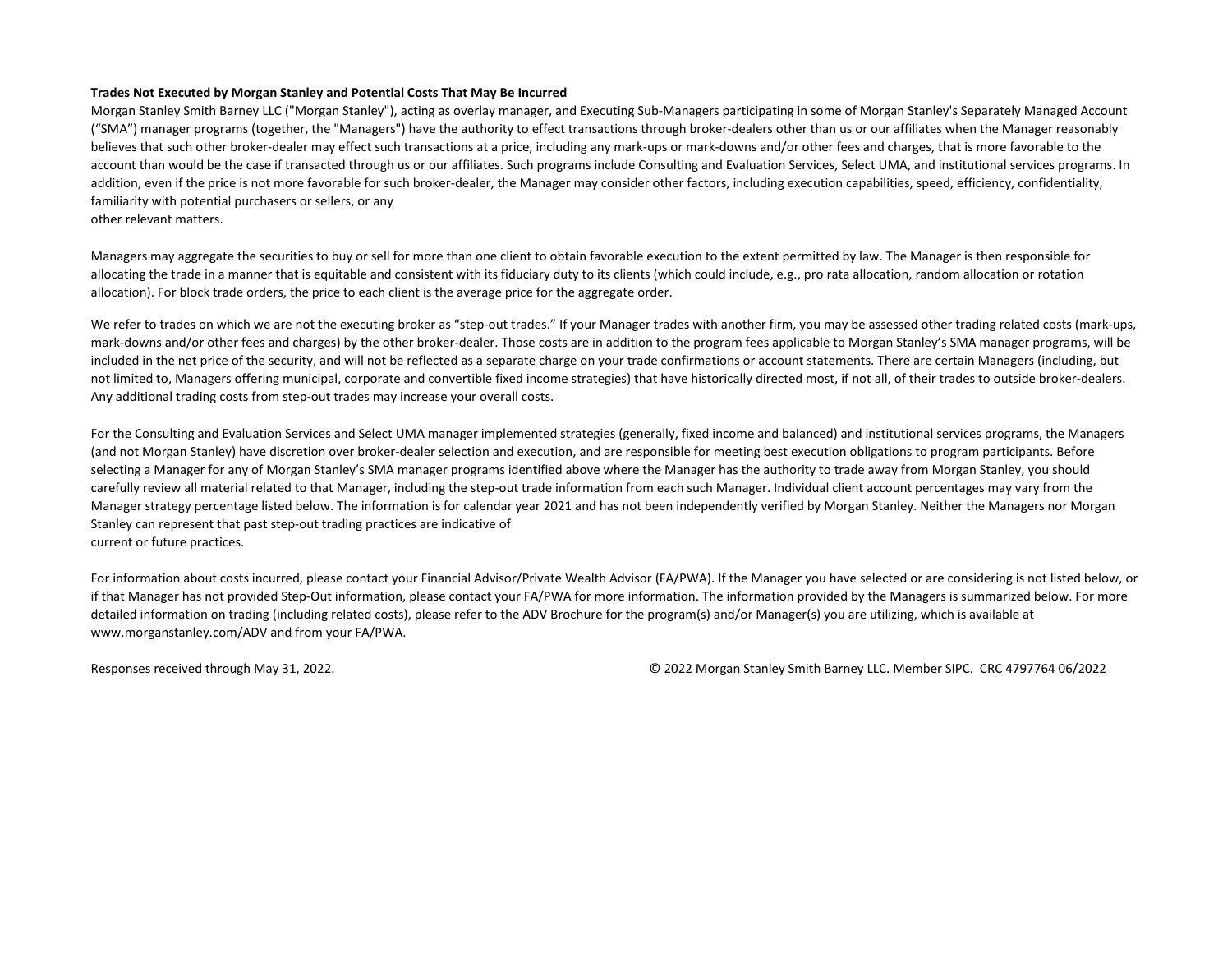| <b>Product</b>                                                        | <b>Dollar-Weighted</b><br>percentage of MSSB<br>client step-out trades<br>for the investment<br>strategy | <b>Average additional</b><br>trading related costs<br>included in net price<br>for trades executed<br>away from MSSB (cents<br>per share or basis<br>points) | <b>Manager Code</b> | <b>Advisory</b><br>Program |
|-----------------------------------------------------------------------|----------------------------------------------------------------------------------------------------------|--------------------------------------------------------------------------------------------------------------------------------------------------------------|---------------------|----------------------------|
| abrdn Inc. US Equity Small Cap Core                                   | 0.00%                                                                                                    | 0 CPS                                                                                                                                                        | AQU1                | <b>CES</b>                 |
| Advent Capital Management, LLC Balanced Convertible Non-QIB Composite | 100.00%                                                                                                  | 0 CPS                                                                                                                                                        | ADC3                | <b>CES</b>                 |
| Advent Capital Management, LLC Phoenix Convertible Income Advisory    | 100.00%                                                                                                  | 0 CPS                                                                                                                                                        | ADC <sub>2</sub>    | <b>CES</b>                 |
| Advent Capital Management, LLC Phoenix Convertible Income Strategy    | 100.00%                                                                                                  | 0 CPS                                                                                                                                                        | ADC-2               | Select UMA                 |
| AllianceBernstein L.P. Concentrated Int'l Growth (MA)                 | 0.00%                                                                                                    | 0 BPS                                                                                                                                                        | <b>ALIM</b>         | <b>CES</b>                 |
| AllianceBernstein L.P. Concentrated US Growth                         | 0.00%                                                                                                    | 0 BPS                                                                                                                                                        | <b>ALIH</b>         | <b>CES</b>                 |
| AllianceBernstein L.P. Municipal High Quality (MA)                    | 100.00%                                                                                                  | 0 BPS                                                                                                                                                        | ALIJ                | <b>CES</b>                 |
| AllianceBernstein L.P. Municipal High Quality Portfolio SMA           | 100.00%                                                                                                  | 0 BPS                                                                                                                                                        | ALI-J               | Select UMA                 |
| AllianceBernstein L.P. Strategic Research (MA)                        | 0.00%                                                                                                    | 0 BPS                                                                                                                                                        | ALI <sub>2</sub>    | <b>CES</b>                 |
| AllianceBernstein L.P. Strategic Research Balanced (MA)               | 0.00%                                                                                                    | 0 BPS                                                                                                                                                        | ALI3                | <b>CES</b>                 |
| AllianceBernstein L.P. Strategic Research Balanced (MA)               | 0.00%                                                                                                    | 0 BPS                                                                                                                                                        | REG-B               | Select UMA                 |
| AllianceBernstein L.P. Sustain Global Thematic ADR (MA)               | 0.00%                                                                                                    | 0 BPS                                                                                                                                                        | <b>ALIO</b>         | <b>CES</b>                 |
| AllianceBernstein L.P. Sustainable Int'l Thematic                     | 0.00%                                                                                                    | 0 BPS                                                                                                                                                        | ALIP                | <b>CES</b>                 |
| AllianceBernstein L.P. Tax Aware Fixed Income (MA)                    | 62.70%                                                                                                   | 0 BPS                                                                                                                                                        | ALI7                | <b>CES</b>                 |
| AllianceBernstein L.P. Tax-Aware Fixed Income                         | 62.70%                                                                                                   | 0 BPS                                                                                                                                                        | ALI-C               | Select UMA                 |
| AllianceBernstein L.P. Tax-Aware Fixed Income (Low TaxBracket)        | 62.70%                                                                                                   | 0 BPS                                                                                                                                                        | ALI-F               | Select UMA                 |
| AllianceBernstein L.P. Tax-Aware Fixed Income (Low TaxBracket)        | 62.70%                                                                                                   | 0 BPS                                                                                                                                                        | ALI9                | <b>CES</b>                 |
| AllianceBernstein L.P. Tax-Aware Fixed Income (Medium TaxBracket)     | 62.70%                                                                                                   | 0 BPS                                                                                                                                                        | ALI-B               | Select UMA                 |
| AllianceBernstein L.P. Tax-Aware Fixed Income (Medium TaxBracket)     | 62.70%                                                                                                   | 0 BPS                                                                                                                                                        | ALI8                | <b>CES</b>                 |
| Allspring Global Investments CoreBuilder Municipal Income             | 54.00%                                                                                                   | 0 CPS                                                                                                                                                        | WEL-1               | Select UMA                 |
| Allspring Global Investments CoreBuilder Municipal Income             | 54.00%                                                                                                   | 0 CPS                                                                                                                                                        | WELB                | <b>CES</b>                 |
| Allspring Global Investments Covered Call Overlay Strategy            | 0.00%                                                                                                    | 0 CPS                                                                                                                                                        | WELC                | <b>CES</b>                 |
| Allspring Global Investments Large Core                               | 0.00%                                                                                                    | 0 CPS                                                                                                                                                        | GLD1                | <b>CES</b>                 |
| Allspring Global Investments Fundamental All Cap Growth Equity        | 0.00%                                                                                                    | 0 CPS                                                                                                                                                        | WEL5                | <b>CES</b>                 |
| Allspring Global Investments Fundamental Large Cap Select Growth      | 0.00%                                                                                                    | 0 CPS                                                                                                                                                        | WEL2                | <b>CES</b>                 |
| Allspring Global Investments Fundamental Mid Cap Growth Equity        | 0.00%                                                                                                    | 0 CPS                                                                                                                                                        | WEL4                | <b>CES</b>                 |
| Allspring Global Investments Fundamental SMID Cap Growth Equity       | 0.00%                                                                                                    | 0 CPS                                                                                                                                                        | WEL3                | <b>CES</b>                 |
| Allspring Global Investments Golden Capital SMID Cap Core             | 0.00%                                                                                                    | 0 CPS                                                                                                                                                        | GLD3                | <b>CES</b>                 |
| Allspring Global Investments Mid Value SMA                            | 0.00%                                                                                                    | 0 CPS                                                                                                                                                        | WLS3                | <b>CES</b>                 |
| AMI Asset Management Large Cap Growth Equity                          | 0.00%                                                                                                    | 0 CPS                                                                                                                                                        | AMI1                | <b>CES</b>                 |
| <b>AMI Asset Management SMID Cap Growth Equity</b>                    | 0.00%                                                                                                    | 0 CPS                                                                                                                                                        | AMI2                | <b>CES</b>                 |
| Amundi Pioneer Asset Management Fundamental Growth                    | 0.00%                                                                                                    | 0 CPS                                                                                                                                                        | POI1                | <b>CES</b>                 |
| Anchor Capital Advisors LLC Balanced Wrap                             | 0.00%                                                                                                    | 0 CPS                                                                                                                                                        | ACP1                | <b>CES</b>                 |
| Anchor Capital Advisors LLC Mid Cap Value                             | 0.00%                                                                                                    | 0 CPS                                                                                                                                                        | ACP <sub>2</sub>    | <b>CES</b>                 |
| Ancora Advisors Ancora/Thelen Small Mid Cap                           | 0.00%                                                                                                    | 0 CPS                                                                                                                                                        | NOA1                | <b>CES</b>                 |
| Aperio Group LLC Group Custom Strategies                              | 0.00%                                                                                                    | 0 BPS                                                                                                                                                        | APR6                | <b>CES</b>                 |
| Aperio Group LLC Developed World                                      | 0.00%                                                                                                    | 0 BPS                                                                                                                                                        | APR5                | <b>CES</b>                 |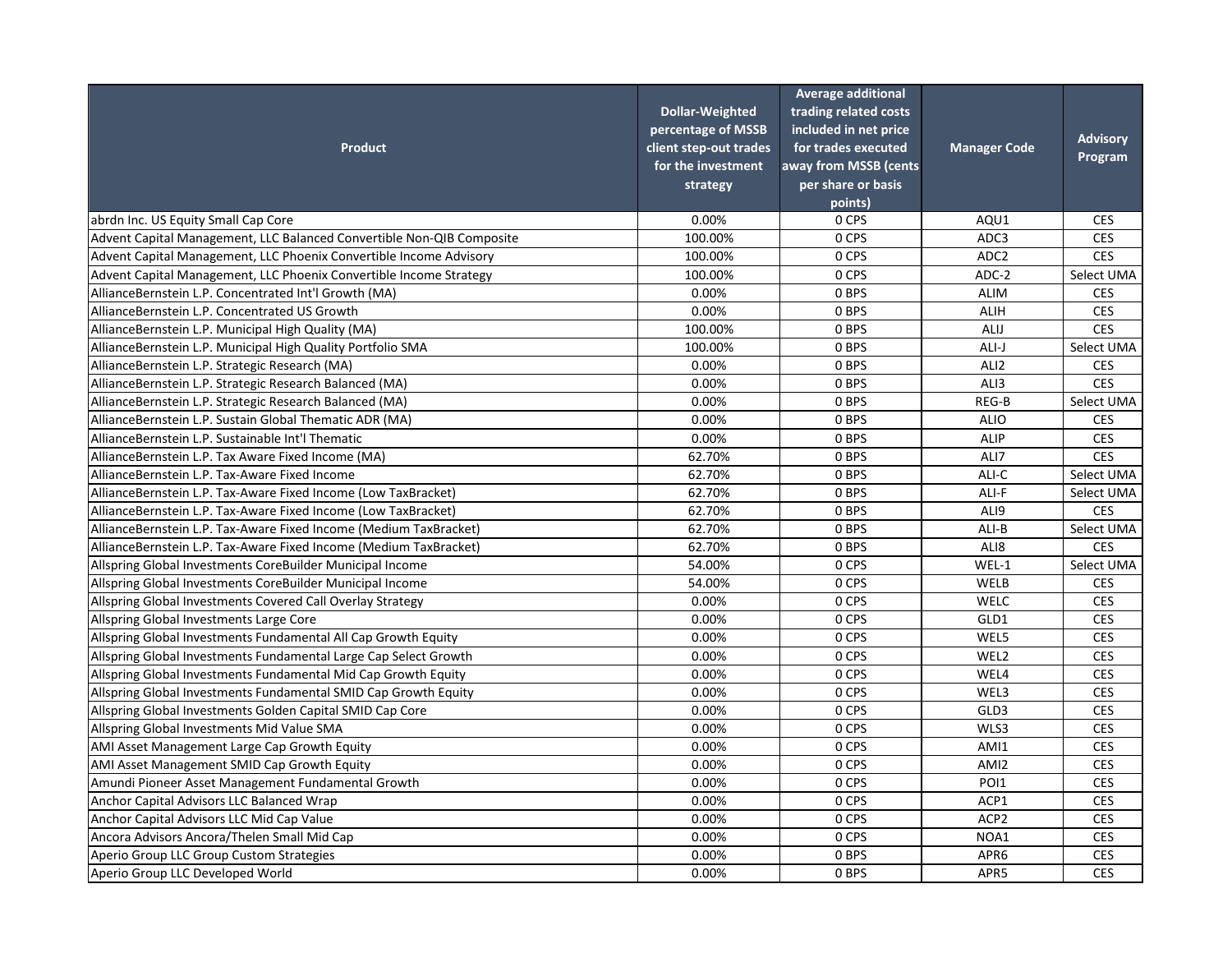| <b>Product</b>                                                              | <b>Dollar-Weighted</b><br>percentage of MSSB<br>client step-out trades<br>for the investment<br>strategy | <b>Average additional</b><br>trading related costs<br>included in net price<br>for trades executed<br>away from MSSB (cents)<br>per share or basis<br>points) | <b>Manager Code</b> | <b>Advisory</b><br>Program |
|-----------------------------------------------------------------------------|----------------------------------------------------------------------------------------------------------|---------------------------------------------------------------------------------------------------------------------------------------------------------------|---------------------|----------------------------|
| Aperio Group LLC Full Custom Total US Market SRI                            | 0.00%                                                                                                    | 0 BPS                                                                                                                                                         | APR4                | <b>CES</b>                 |
| Aperio Group LLC Total U.S. Market SRI                                      | 0.00%                                                                                                    | 0 BPS                                                                                                                                                         | APR3                | <b>CES</b>                 |
| Appleton Partners, Inc. Municipal Bond                                      | 100.00%                                                                                                  | 0 CPS                                                                                                                                                         | APP-3               | Select UMA                 |
| Appleton Partners, Inc. Municipal Bond                                      | 100.00%                                                                                                  | 0 CPS                                                                                                                                                         | APP4                | <b>CES</b>                 |
| Aristotle Capital Boston, LLC Small/Mid Cap Equity                          | 0.00%                                                                                                    | 0 CPS                                                                                                                                                         | ABO1                | <b>CES</b>                 |
| Aristotle Capital Management, LLC International Equity - ADR                | 0.00%                                                                                                    | 0 CPS                                                                                                                                                         | RCB5                | <b>CES</b>                 |
| Aristotle Capital Management, LLC Value Equity                              | 0.00%                                                                                                    | 0 CPS                                                                                                                                                         | RCB4                | <b>CES</b>                 |
| Asset Preservation Advisors APA High Quality Intermediate                   | 100.00%                                                                                                  | 0 CPS                                                                                                                                                         | APD1                | <b>CES</b>                 |
| Asset Preservation Advisors HQ Intm Tax Exempt                              | 100.00%                                                                                                  | 0 CPS                                                                                                                                                         | APD-1               | Select UMA                 |
| Atlanta Capital Management Co., LLC High Quality Calvert Equity (MA)        | 0.00%                                                                                                    | 0 CPS                                                                                                                                                         | ATA5                | <b>CES</b>                 |
| Atlanta Capital Management Co., LLC High Quality Select Equity              | 0.00%                                                                                                    | 0 CPS                                                                                                                                                         | ATA4                | <b>CES</b>                 |
| Bahl & Gaynor, Inc. Income Growth                                           | 0.00%                                                                                                    | 0 CPS                                                                                                                                                         | BAH1                | <b>CES</b>                 |
| Boston Partners Boston Partners Large Cap Value Eq                          | 0.00%                                                                                                    | 0 CPS                                                                                                                                                         | RBE2                | <b>CES</b>                 |
| Boston Partners Boston Partners Mid Cap Value Equity                        | 0.00%                                                                                                    | 0 CPS                                                                                                                                                         | RBE3                | <b>CES</b>                 |
| Boston Partners Boston Partners Small/Mid Cap Val Eq                        | 0.00%                                                                                                    | 0 CPS                                                                                                                                                         | RBE1                | <b>CES</b>                 |
| Boyd Watterson Asset Management, LLC Investment Grade Intermediate          | 100.00%                                                                                                  | 0 BPS                                                                                                                                                         | BOY-F               | Select UMA                 |
| Boyd Watterson Asset Management, LLC Ultra Enhanced Core SMA Fixed Income   | 100.00%                                                                                                  | 0 BPS                                                                                                                                                         | BOY <sub>2</sub>    | <b>CES</b>                 |
| Boyd Watterson Asset Management, LLC Ultra Enhanced Core SMA Fixed Income   | 100.00%                                                                                                  | 0 BPS                                                                                                                                                         | BYD-F               | Select UMA                 |
| Brandes Investment Partners Global Balanced Value                           | 30.79%                                                                                                   | 7 - 25 BPS                                                                                                                                                    | BRN-B               | Select UMA                 |
| Brandes Investment Partners Global Equity                                   | 40.38%                                                                                                   | 7 - 25 BPS                                                                                                                                                    | BRN5                | <b>CES</b>                 |
| Brandes Investment Partners International Equity                            | 61.31%                                                                                                   | 7 - 20 BPS                                                                                                                                                    | BRN4                | <b>CES</b>                 |
| Brandywine Global Investment Managem Classic Large Cap Value                | 0.00%                                                                                                    | 0 CPS                                                                                                                                                         | BRW3                | <b>CES</b>                 |
| Brandywine Global Investment Managem Global Fixed Income Investment Grade   | 0.00%                                                                                                    | 0 CPS                                                                                                                                                         | BRW2                | <b>CES</b>                 |
| Breckinridge Capital Advisors Intermediate Government Credit Gender Lens    | 100.00%                                                                                                  | 0 CPS                                                                                                                                                         | BRK-5               | Select UMA                 |
| Breckinridge Capital Advisors Intermediate Government Credit Gender Lens    | 100.00%                                                                                                  | 0 CPS                                                                                                                                                         | BRK5                | <b>CES</b>                 |
| Breckinridge Capital Advisors, Inc. Intermediat Sustainable TaxEfficient    | 100.00%                                                                                                  | 0 CPS                                                                                                                                                         | BRK4                | <b>CES</b>                 |
| Breckinridge Capital Advisors, Inc. Intermediate Government Credit          | 100.00%                                                                                                  | 0 CPS                                                                                                                                                         | BRK2                | <b>CES</b>                 |
| Breckinridge Capital Advisors, Inc. Intermediate Sustainable Gov Credit     | 100.00%                                                                                                  | 0 CPS                                                                                                                                                         | BRK-3               | Select UMA                 |
| Breckinridge Capital Advisors, Inc. Intermediate Sustainable Gov Credit     | 99.90%                                                                                                   | 0 CPS                                                                                                                                                         | BRK3                | <b>CES</b>                 |
| Breckinridge Capital Advisors, Inc. Intermediate Tax Efficient Sustainable  | 100.00%                                                                                                  | 0 CPS                                                                                                                                                         | BRK-4               | Select UMA                 |
| Breckinridge Capital Advisors, Inc. Intermediate Tax-Efficient              | 100.00%                                                                                                  | 0 CPS                                                                                                                                                         | <b>BRK-M</b>        | Select UMA                 |
| Breckinridge Capital Advisors, Inc. Intermediate Tax-Efficient              | 100.00%                                                                                                  | 0 CPS                                                                                                                                                         | BRK1                | <b>CES</b>                 |
| Breckinridge Capital Advisors, Inc. Intermediate Term Taxable Bond Strategy | 99.50%                                                                                                   | 0 CPS                                                                                                                                                         | BRK-1               | Select UMA                 |
| Brookfield Public Securities Grp LLC Center Coast Brookfield MLP SMA        | 0.00%                                                                                                    | 0 CPS                                                                                                                                                         | COA1                | <b>CES</b>                 |
| Brown Advisory Large Cap Sust Growth                                        | 0.00%                                                                                                    | 0 CPS                                                                                                                                                         | BWN2                | <b>CES</b>                 |
| Calamos Advisors LLC U.S. Convertible 80/20 Strategy                        | 90.00%                                                                                                   | 0 BPS                                                                                                                                                         | CMS-C               | Select UMA                 |
| Calamos Advisors LLC U.S. Convertible Strategy                              | 94.00%                                                                                                   | 0 BPS                                                                                                                                                         | CMS1                | <b>CES</b>                 |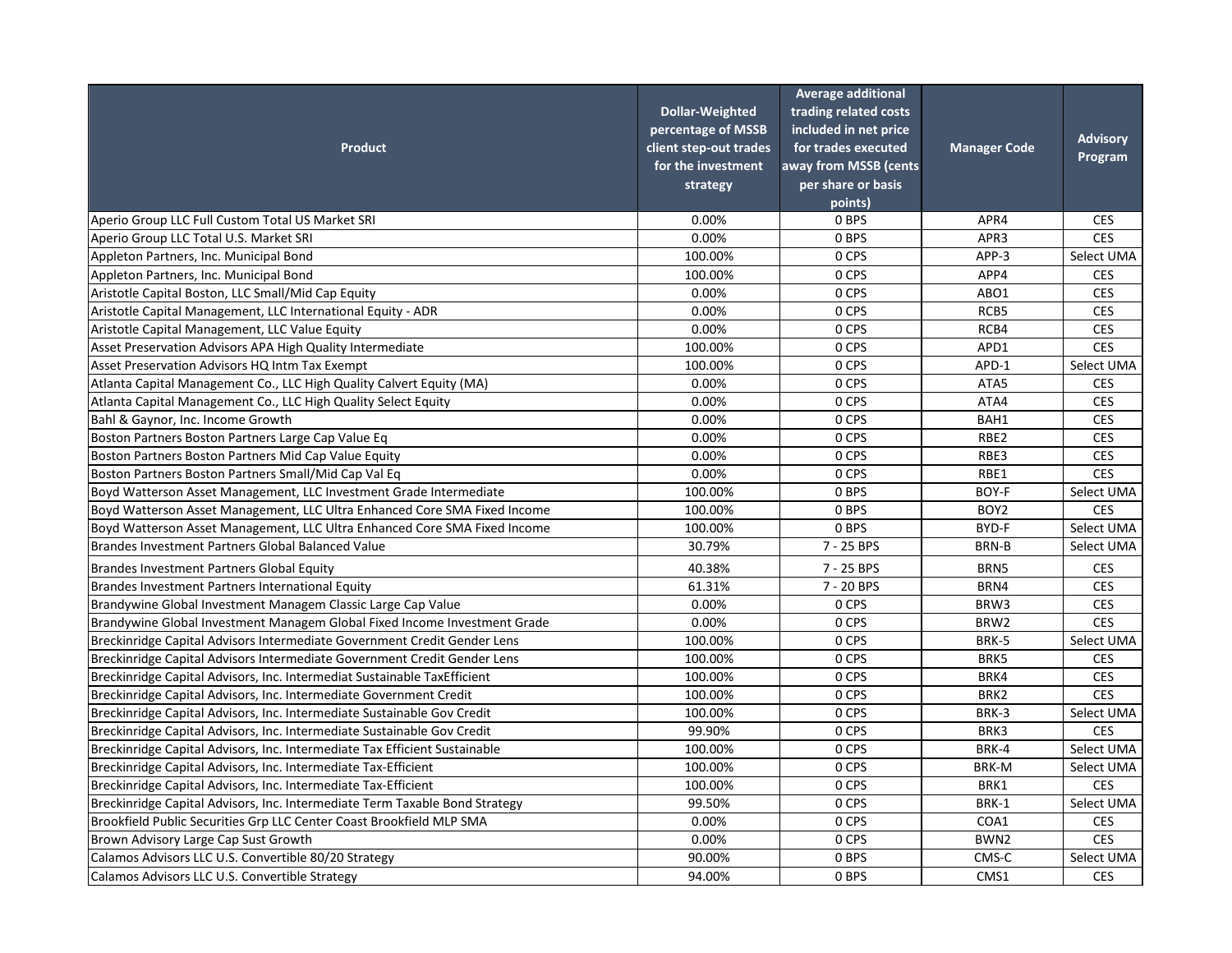| <b>Product</b>                                                        | <b>Dollar-Weighted</b><br>percentage of MSSB<br>client step-out trades<br>for the investment<br>strategy | <b>Average additional</b><br>trading related costs<br>included in net price<br>for trades executed<br>away from MSSB (cents<br>per share or basis<br>points) | <b>Manager Code</b> | <b>Advisory</b><br>Program |
|-----------------------------------------------------------------------|----------------------------------------------------------------------------------------------------------|--------------------------------------------------------------------------------------------------------------------------------------------------------------|---------------------|----------------------------|
| Calamos Advisors LLC Convertible 100% SMA Strategy                    | 94.00%                                                                                                   | 0 BPS                                                                                                                                                        | CAL-C               | Select UMA                 |
| Calvert Investment Management Small Cap                               | 0.00%                                                                                                    | 0 CPS                                                                                                                                                        | CAV1                | <b>CES</b>                 |
| Capital Group PCS Intl. Equity                                        | 0.00%                                                                                                    | 0 CPS                                                                                                                                                        | CPG3                | <b>CES</b>                 |
| Capital Group PCS U.S. Equity                                         | 0.00%                                                                                                    | 0 CPS                                                                                                                                                        | CPG <sub>2</sub>    | <b>CES</b>                 |
| Capital Group U.S. Growth SMA                                         | 0.00%                                                                                                    | 0 CPS                                                                                                                                                        | <b>CPGB</b>         | <b>CES</b>                 |
| Capital Group US Income & Growth SMA                                  | 0.00%                                                                                                    | 0 CPS                                                                                                                                                        | <b>CPGA</b>         | <b>CES</b>                 |
| Capital Group Global Growth ADR                                       | 0.00%                                                                                                    | 0 CPS                                                                                                                                                        | <b>CPGC</b>         | <b>CES</b>                 |
| Capital Group International Growth SMA                                | 0.00%                                                                                                    | 0 CPS                                                                                                                                                        | CPGD                | <b>CES</b>                 |
| Cardinal Capital Management, LLC SMID Cap Value                       | 0.00%                                                                                                    | 0 CPS                                                                                                                                                        | CRD1                | <b>CES</b>                 |
| Causeway Capital Management Global Value Equity                       | 0.00%                                                                                                    | 0 BPS                                                                                                                                                        | CAO <sub>2</sub>    | <b>CES</b>                 |
| Causeway Capital Management International Value Equity                | 0.00%                                                                                                    | 0 BPS                                                                                                                                                        | CAO1                | <b>CES</b>                 |
| Channing Capital Management, LLC Large-Cap Value                      | 0.00%                                                                                                    | 0 CPS                                                                                                                                                        | CPH <sub>2</sub>    | <b>CES</b>                 |
| Channing Capital Management, LLC Channing Small-Cap Value             | 0.00%                                                                                                    | 0 CPS                                                                                                                                                        | CPH1                | <b>CES</b>                 |
| Channing Global Advisors, LLC International Equity ADR                | 0.00%                                                                                                    | 0 CPS                                                                                                                                                        | CNN1                | <b>CES</b>                 |
| Chartwell Investment Partners Intermediate Fixed Income               | 100.00%                                                                                                  | 0 CPS                                                                                                                                                        | <b>WOLA</b>         | ICS                        |
| Chartwell Investment Partners Mid Cap Value                           | 0.00%                                                                                                    | 0 CPS                                                                                                                                                        | <b>WOLC</b>         | <b>CES</b>                 |
| Cincinnati Asset Management, Inc. Broad Market Corporate Bond Program | 100.00%                                                                                                  | 0 BPS                                                                                                                                                        | CIN <sub>2</sub>    | <b>CES</b>                 |
| Cincinnati Asset Management, Inc. Broad Market Corporate Bond Program | 100.00%                                                                                                  | 0 BPS                                                                                                                                                        | CNI-5               | Select UMA                 |
| Cincinnati Asset Management, Inc. High Yield Corporate Fixed-Income   | 100.00%                                                                                                  | 0 BPS                                                                                                                                                        | CIN-H               | Select UMA                 |
| Cincinnati Asset Management, Inc. High Yield Corporate Fixed-Income   | 100.00%                                                                                                  | 0 BPS                                                                                                                                                        | CIN1                | <b>CES</b>                 |
| Cincinnati Asset Management, Inc. Investment Grade Fixed Income       | 100.00%                                                                                                  | 0 BPS                                                                                                                                                        | CIN <sub>3</sub>    | <b>CES</b>                 |
| Cincinnati Asset Management, Inc. Investment Grade Fixed Income       | 100.00%                                                                                                  | 0 BPS                                                                                                                                                        | CNI-F               | Select UMA                 |
| Cincinnati Asset Management, Inc. Short Duration Fixed Income         | 100.00%                                                                                                  | 0 BPS                                                                                                                                                        | $CIN-1$             | Select UMA                 |
| Cincinnati Asset Management, Inc. Short Duration Fixed Income         | 100.00%                                                                                                  | 0 BPS                                                                                                                                                        | CIN4                | <b>CES</b>                 |
| ClearBridge-FranklinTempleton RETAIL All Cap Value (MA)               | 0.00%                                                                                                    | 0 CPS                                                                                                                                                        | SAJ                 | <b>CES</b>                 |
| ClearBridge-FranklinTempleton RETAIL All Cap Value ESG (MA)           | 0.00%                                                                                                    | 0 CPS                                                                                                                                                        | CLD15               | <b>CES</b>                 |
| ClearBridge-FranklinTempleton RETAIL AllCapVal ESGCatholic            | 0.00%                                                                                                    | 0 CPS                                                                                                                                                        | CLD <sub>20</sub>   | <b>CES</b>                 |
| ClearBridge-FranklinTempleton RETAIL Appreciation                     | 100.00%                                                                                                  | 1.11 CPS                                                                                                                                                     | <b>SBH</b>          | <b>CES</b>                 |
| ClearBridge-FranklinTempleton RETAIL Appreciation ESG                 | 76.33%                                                                                                   | 0.65 CPS                                                                                                                                                     | CLD11               | <b>CES</b>                 |
| ClearBridge-FranklinTempleton RETAIL Dividend Strategy ESG MA         | 0.00%                                                                                                    | 0 CPS                                                                                                                                                        | <b>CBEP</b>         | <b>CES</b>                 |
| ClearBridge-FranklinTempleton RETAIL Intl Growth ADR (MA)             | 61.22%                                                                                                   | 1.389 CPS                                                                                                                                                    | CLD7                | <b>CES</b>                 |
| ClearBridge-FranklinTempleton RETAIL Large Cap Growth (MA)            | 65.47%                                                                                                   | 1.23 CPS                                                                                                                                                     | SAX                 | <b>CES</b>                 |
| ClearBridge-FranklinTempleton RETAIL Large Cap Value (MA)             | 17.24%                                                                                                   | 1.129 CPS                                                                                                                                                    | CLD5                | <b>CES</b>                 |
| ClearBridge-FranklinTempleton RETAIL Large Cap Gr ESG Catholic        | 23.52%                                                                                                   | 1.149 CPS                                                                                                                                                    | CLD21               | <b>CES</b>                 |
| ClearBridge-FranklinTempleton RETAIL Large Cap Val ESG Catholic       | 97.66%                                                                                                   | 1.04 CPS                                                                                                                                                     | CLD19               | <b>CES</b>                 |
| ClearBridge-FranklinTempleton RETAIL Small Cap (MA)                   | 0.00%                                                                                                    | 0 CPS                                                                                                                                                        | <b>CLDV</b>         | <b>CES</b>                 |
| ClearBridge-FranklinTempleton RETAIL ESG Large Cap Growth             | 65.47%                                                                                                   | 1.23 CPS                                                                                                                                                     | CLD4                | <b>CES</b>                 |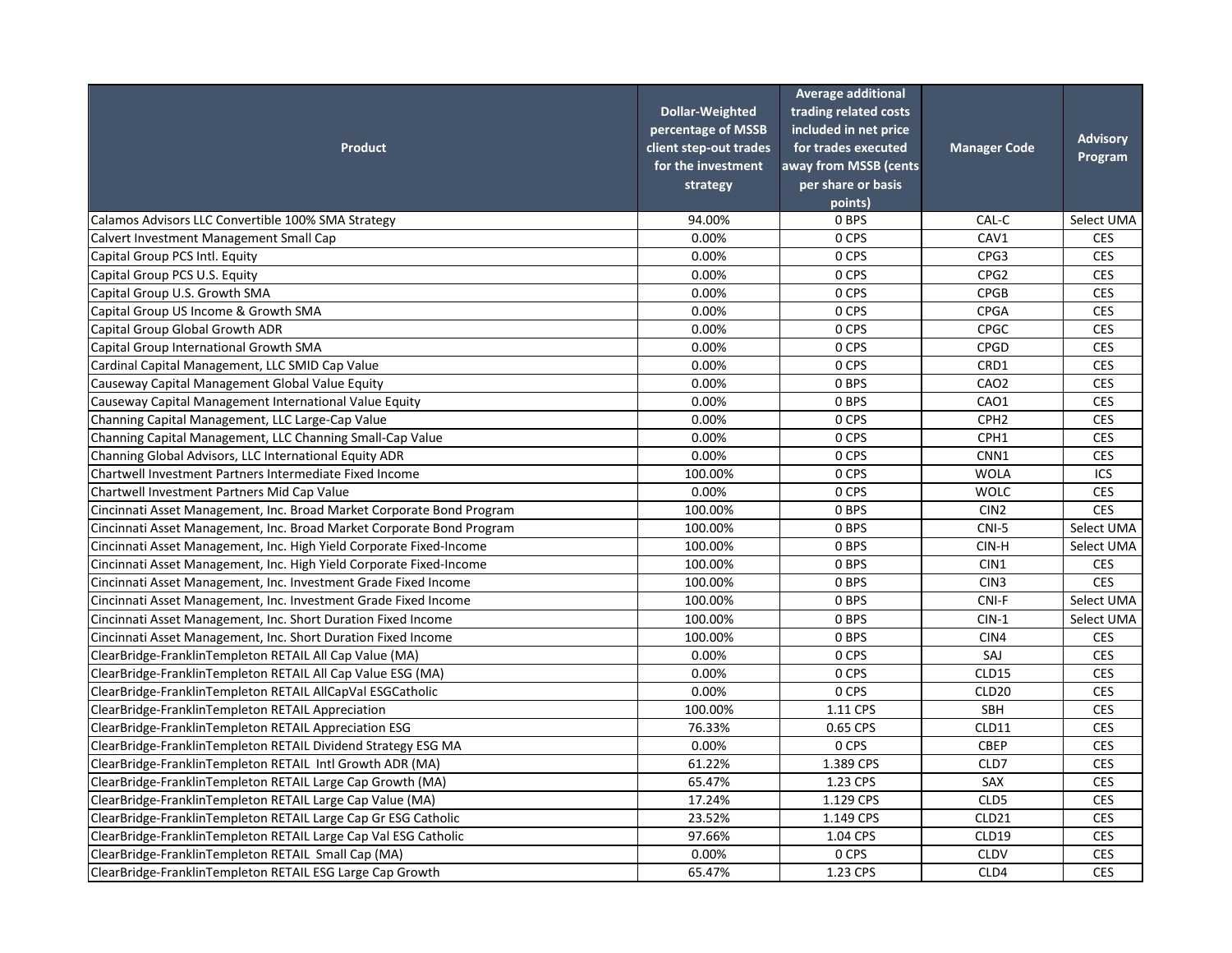|                                                                    | <b>Dollar-Weighted</b><br>percentage of MSSB | <b>Average additional</b><br>trading related costs<br>included in net price |                     |                 |
|--------------------------------------------------------------------|----------------------------------------------|-----------------------------------------------------------------------------|---------------------|-----------------|
| <b>Product</b>                                                     | client step-out trades                       | for trades executed                                                         | <b>Manager Code</b> | <b>Advisory</b> |
|                                                                    | for the investment                           | away from MSSB (cents                                                       |                     | Program         |
|                                                                    | strategy                                     | per share or basis                                                          |                     |                 |
|                                                                    |                                              | points)                                                                     |                     |                 |
| Cohen & Steers Capital Mgmt., Inc. Exch-Traded Preferred           | 0.00%                                        | 0 BPS                                                                       | CSE1                | <b>CES</b>      |
| Cohen & Steers Capital Mgmt., Inc. US Realty Total Ret             | 0.00%                                        | 0 BPS                                                                       | CSE3                | <b>CES</b>      |
| Columbia Management Investments Liability Driven Investing         | 0.00%                                        | 0 BPS                                                                       | CMP5                | <b>CES</b>      |
| Columbia Threadneedle Invt N.A. Dividend Income (MA)               | 0.00%                                        | 0 BPS                                                                       | CMP <sub>2</sub>    | <b>CES</b>      |
| Columbia Threadneedle Invt N.A. Dividend Opportunity Model         | 0.00%                                        | 0 BPS                                                                       | CMP4                | <b>CES</b>      |
| Columbia Threadneedle Invt N.A. Focused Large Cap Value            | 0.00%                                        | 0 BPS                                                                       | SEL4                | <b>CES</b>      |
| Confluence Investment Management Large Cap Value                   | 0.00%                                        | 0 BPS                                                                       | FLU1                | <b>CES</b>      |
| Confluence Investment Management Small Cap Value                   | 0.00%                                        | 0 BPS                                                                       | FLU <sub>2</sub>    | <b>CES</b>      |
| Congress Asset Management Company Balanced Portfolio               | 0.00%                                        | 0 CPS                                                                       | CSA3                | <b>CES</b>      |
| Congress Asset Management Company Large Cap Growth                 | 0.00%                                        | 0 CPS                                                                       | CSA1                | <b>CES</b>      |
| Congress Asset Management Company Mid Cap Growth                   | 0.00%                                        | 0 CPS                                                                       | CSA4                | <b>CES</b>      |
| Congress Asset Management Company Small Cap Growth                 | 0.00%                                        | 0 CPS                                                                       | CSA6                | <b>CES</b>      |
| Copeland Capital Management, LLC SMID Cap Dividend Growth          | 0.00%                                        | 0 CPS                                                                       | CCN1                | <b>CES</b>      |
| Cove Street Capital, LLC Classic Value Small Cap Plus              | 0.00%                                        | 0 CPS                                                                       | CVC <sub>2</sub>    | <b>CES</b>      |
| Credit Suisse Asset Management Intermediate Tax-Advantaged FI      | 100.00%                                      | 0 BPS                                                                       | $CDX-2$             | Select UMA      |
| Credit Suisse Asset Management Intermediate Tax-Advantaged FI      | 100.00%                                      | 0 BPS                                                                       | CDX2                | <b>CES</b>      |
| Credit Suisse Asset Management Limited Duration Tax-Advantaged FI  | 100.00%                                      | 0 BPS                                                                       | $CDX-1$             | Select UMA      |
| Credit Suisse Asset Management Limited Duration Tax-Advantaged FI  | 100.00%                                      | 0 BPS                                                                       | CDX1                | <b>CES</b>      |
| Crossmark Global Investments Custom SRI Equity Index               | 0.00%                                        | 0 CPS                                                                       | CPS3                | ICS             |
| Crossmark Global Investments Custom SRI International Equity Index | 0.00%                                        | 0 CPS                                                                       | CPS4                | ICS             |
| D.F. Dent & Company, Inc. Mid Cap Growth                           | 0.00%                                        | 0 CPS                                                                       | DFD1                | <b>CES</b>      |
| D.F. Dent & Company, Inc. Small Cap Growth                         | 0.00%                                        | 0 CPS                                                                       | DFD <sub>2</sub>    | <b>CES</b>      |
| Davis Advisors Global ADR SMA                                      | 0.00%                                        | 0 CPS                                                                       | DSA4                | <b>CES</b>      |
| Davis Advisors International ADR SMA                               | 0.00%                                        | 0 CPS                                                                       | DSA5                | <b>CES</b>      |
| Davis Advisors Large Cap Value                                     | 0.00%                                        | 0 CPS                                                                       | DSA1                | <b>CES</b>      |
| Davis Advisors Multi Cap Equity                                    | 0.00%                                        | 0 CPS                                                                       | DSA <sub>2</sub>    | <b>CES</b>      |
| Dearborn Partners, LLC Core Rising Dividend                        | 0.00%                                        | 0 BPS                                                                       | DRB1                | <b>CES</b>      |
| Dorsey Wright Systematic Relative Strength Int'l                   | 0.00%                                        | 0 CPS                                                                       | DOW3                | <b>CES</b>      |
| Eagle Asset Management Equity Income (MA)                          | 0.00%                                        | 0 CPS                                                                       | EAG7                | <b>CES</b>      |
| Eagle Asset Management Mid Cap Growth - Retail (MA)                | 0.00%                                        | 0 CPS                                                                       | EAG6                | <b>CES</b>      |
| Eagle Asset Management Small Cap Growth - Retail (MA)              | 0.00%                                        | 0 CPS                                                                       | EAG4                | <b>CES</b>      |
| Eagle Asset Management Small Cap Strategy (Vermont Team)           | 0.00%                                        | 0 CPS                                                                       | EAG8                | <b>CES</b>      |
| Eagle Capital Management Equity                                    | 0.00%                                        | 0 CPS                                                                       | ECM1                | <b>CES</b>      |
| Edge Asset Management Equity Income SMA                            | 0.00%                                        | 0 BPS                                                                       | EDA3                | <b>CES</b>      |
| Edge Asset Management SMA Edge SMID Dividend Income                | 0.00%                                        | 0 BPS                                                                       | EDA2                | <b>CES</b>      |
| Energy Income Partners Infrastructure & MLP SMAs                   | 0.00%                                        | 0 CPS                                                                       | ENE <sub>2</sub>    | <b>CES</b>      |
| Epoch Investment Partners, Inc. Global Equity Shareholder Yield    | 0.00%                                        | 0 BPS                                                                       | MNY1                | <b>CES</b>      |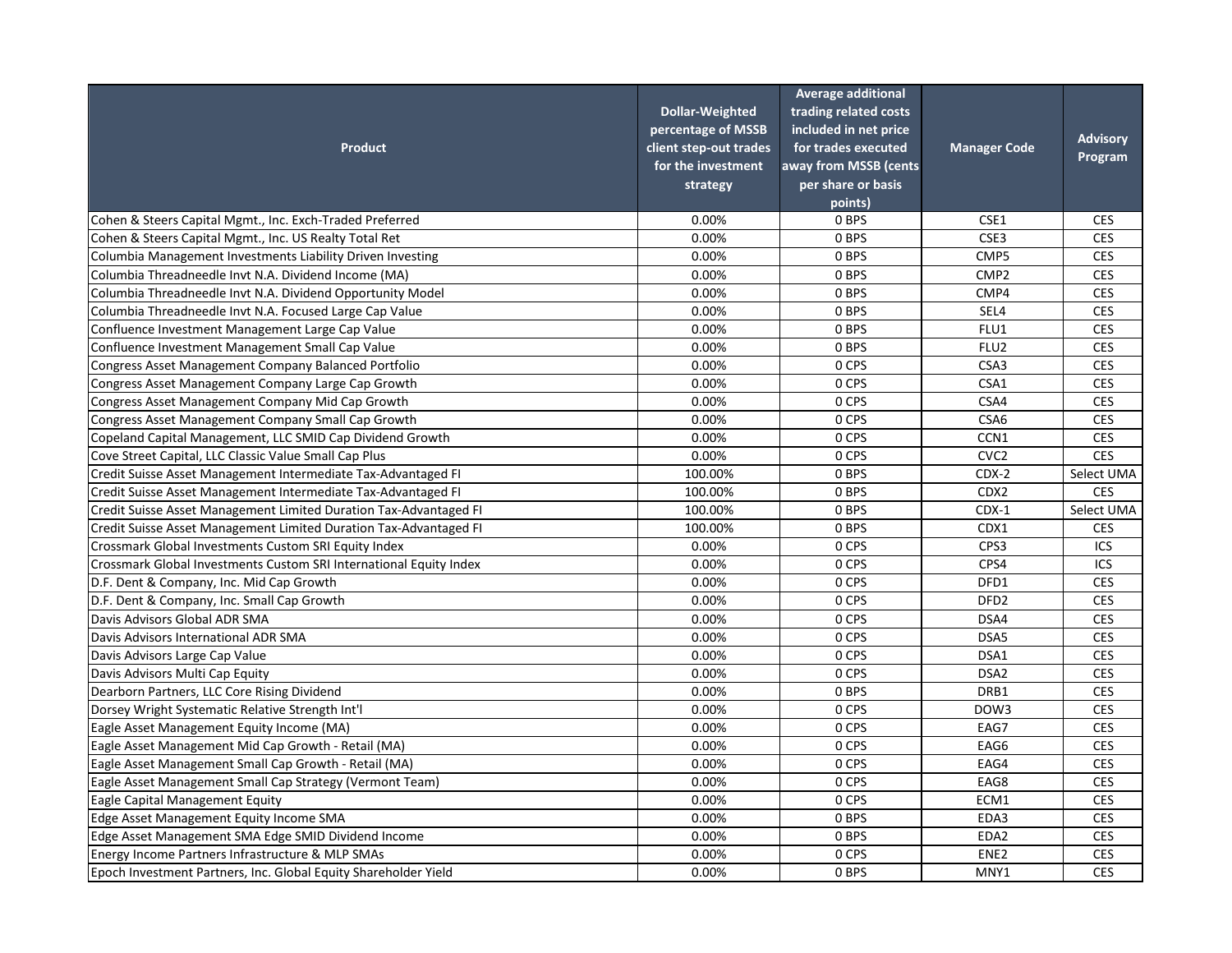| <b>Product</b>                                                             | <b>Dollar-Weighted</b><br>percentage of MSSB<br>client step-out trades<br>for the investment<br>strategy<br>0.00% | <b>Average additional</b><br>trading related costs<br>included in net price<br>for trades executed<br>away from MSSB (cents<br>per share or basis<br>points)<br>0 CPS | <b>Manager Code</b><br>EIC1 | <b>Advisory</b><br>Program |
|----------------------------------------------------------------------------|-------------------------------------------------------------------------------------------------------------------|-----------------------------------------------------------------------------------------------------------------------------------------------------------------------|-----------------------------|----------------------------|
| Equity Investment Corporation All-Cap Value Equity                         |                                                                                                                   |                                                                                                                                                                       |                             | <b>CES</b>                 |
| Equity Investment Corporation Large-Cap Value Equity                       | 0.00%                                                                                                             | 0 CPS                                                                                                                                                                 | EIC <sub>2</sub>            | <b>CES</b>                 |
| Federated Hermes, Inc. Core Aggregate Fixed Income (MA)                    | 100.00%                                                                                                           | 0 BPS                                                                                                                                                                 | FED5                        | ICS                        |
| Federated Hermes, Inc. Core Plus SMA                                       | 100.00%                                                                                                           | 0 BPS                                                                                                                                                                 | FED-6                       | Select UMA                 |
| Federated Hermes, Inc. Core Plus SMA                                       | 0.00%                                                                                                             | 0 BPS                                                                                                                                                                 | FED6                        | <b>CES</b>                 |
| Federated Hermes, Inc. Int Strat Val Div ADR SMA                           | 0.00%                                                                                                             | 0 BPS                                                                                                                                                                 | FED <sub>2</sub>            | <b>CES</b>                 |
| Federated Hermes, Inc. MDT All Cap Core SMA                                | 0.00%                                                                                                             | 0 BPS                                                                                                                                                                 | MTA <sub>2</sub>            | <b>CES</b>                 |
| Federated Hermes, Inc. MDT Large Cap Value Inst                            | 0.00%                                                                                                             | 0 BPS                                                                                                                                                                 | MDT1                        | <b>CES</b>                 |
| Federated Hermes, Inc. MDT Mid Cap Growth SMA                              | 0.00%                                                                                                             | 0 BPS                                                                                                                                                                 | MTA5                        | <b>CES</b>                 |
| Federated Hermes, Inc. MDT Small Cap Value SMA                             | 0.00%                                                                                                             | 0 BPS                                                                                                                                                                 | MTA3                        | <b>CES</b>                 |
| Federated Hermes, Inc. MDT Tax Aware ACC SMA                               | 0.00%                                                                                                             | 0 BPS                                                                                                                                                                 | MTA1                        | <b>CES</b>                 |
| Federated Hermes, Inc. Strategic Value Div SMA                             | 0.00%<br>0.00%                                                                                                    | 0 BPS                                                                                                                                                                 | FED1                        | <b>CES</b>                 |
| Federated Hermes, Inc. International Strategic Value Dividend ADR with MAP |                                                                                                                   | 0 BPS                                                                                                                                                                 | FED7                        | <b>CES</b>                 |
| Federated Hermes, Inc. MDT Small Cap Core                                  | 0.00%                                                                                                             | 0 BPS                                                                                                                                                                 | MTA8                        | ICS                        |
| Fiera Capital Inc. Small Cap Growth                                        | 0.00%                                                                                                             | 0 BPS                                                                                                                                                                 | APX2                        | <b>CES</b>                 |
| Fiera Capital Inc. Small-Mid Growth                                        | 0.00%                                                                                                             | 0 BPS                                                                                                                                                                 | APX4                        | <b>CES</b>                 |
| First Eagle Overseas ADR                                                   | 0.00%                                                                                                             | 0 CPS                                                                                                                                                                 | FEG1                        | <b>CES</b>                 |
| Foundry Partners, LLC All Cap Value                                        | 87.70%                                                                                                            | 0 BPS                                                                                                                                                                 | FPT1                        | <b>CES</b>                 |
| Foundry Partners, LLC Large Cap Value                                      | 0.00%                                                                                                             | 0 BPS                                                                                                                                                                 | FPT <sub>2</sub>            | <b>CES</b>                 |
| Franklin Templeton Investments Intermediate FI SMA                         | 0.00%                                                                                                             | 0 CPS                                                                                                                                                                 | <b>FKMC</b>                 | <b>CES</b>                 |
| Franklin Templeton Investments Small Cap Growth SMA                        | 0.00%                                                                                                             | 0 CPS                                                                                                                                                                 | FKM1                        | <b>CES</b>                 |
| Franklin Templeton Investments Intermediate Term Fixed Income              | 0.00%                                                                                                             | 0 CPS                                                                                                                                                                 | FKM-F                       | Select UMA                 |
| Franklin Templeton Investments Templeton Intl ADR Equity SMA               | 0.00%                                                                                                             | 0 CPS                                                                                                                                                                 | <b>TPAG</b>                 | <b>CES</b>                 |
| Franklin Templeton Investments Templeton Intl ORD Equity SMA               | 0.00%                                                                                                             | 0 CPS                                                                                                                                                                 | FKM6                        | <b>CES</b>                 |
| Fuller & Thaler Asset Management, Inc Behavioral Small-Cap Equity          | 0.00%                                                                                                             | 0 CPS                                                                                                                                                                 | FUT3                        | <b>CES</b>                 |
| Fuller & Thaler Asset Management, Inc Small Cap Growth                     | 0.00%                                                                                                             | 0 CPS                                                                                                                                                                 | FUT <sub>2</sub>            | <b>CES</b>                 |
| Fuller & Thaler Asset Management, Inc Small Cap Value                      | 0.00%                                                                                                             | 0 CPS                                                                                                                                                                 | FUT1                        | <b>CES</b>                 |
| Galliard Capital Management, LLC Galliard Broad Market Core                | 100.00%                                                                                                           | 0 CPS                                                                                                                                                                 | GRD6                        | <b>CES</b>                 |
| Galliard Capital Management, LLC Galliard Intermediate Govt/Credit         | 100.00%                                                                                                           | 0 CPS                                                                                                                                                                 | GRD5                        | <b>CES</b>                 |
| Galliard Capital Management, LLC Galliard Short Intermediate Core          | 100.00%                                                                                                           | 0 CPS                                                                                                                                                                 | GRD7                        | <b>CES</b>                 |
| Garcia Hamilton & Assoc formerly DHJ Fixed Income - Aggregate              | 70.82%                                                                                                            | 0 CPS                                                                                                                                                                 | DHI5                        | <b>CES</b>                 |
| Garcia Hamilton & Assoc formerly DHJ Fixed Income - Intermediate G/C       | 47.54%                                                                                                            | 0 CPS                                                                                                                                                                 | DHI3                        | <b>CES</b>                 |
| Garcia Hamilton & Assoc formerly DHJ Fixed Income - Short Duration Opp.    | 100.00%                                                                                                           | 0 CPS                                                                                                                                                                 | DHI4                        | <b>CES</b>                 |
| Geneva Capital Management LLC US Mid Cap Growth                            | 0.00%                                                                                                             | 0 CPS                                                                                                                                                                 | GNC <sub>2</sub>            | <b>CES</b>                 |
| Geneva Capital Management LLC US Small Cap Growth                          | 0.00%                                                                                                             | 0 CPS                                                                                                                                                                 | GNC1                        | <b>CES</b>                 |
| Goldman Sachs Asset Mgmt. Tax Advantaged Core - MSCI EAFE ADR              | 0.00%                                                                                                             | 0 CPS                                                                                                                                                                 | GOL-5                       | Select UMA                 |
| Goldman Sachs Asset Mgmt. Tax Advantaged Core - MSCI EAFE ADR              | 0.00%                                                                                                             | 0 CPS                                                                                                                                                                 | GOL5                        | <b>CES</b>                 |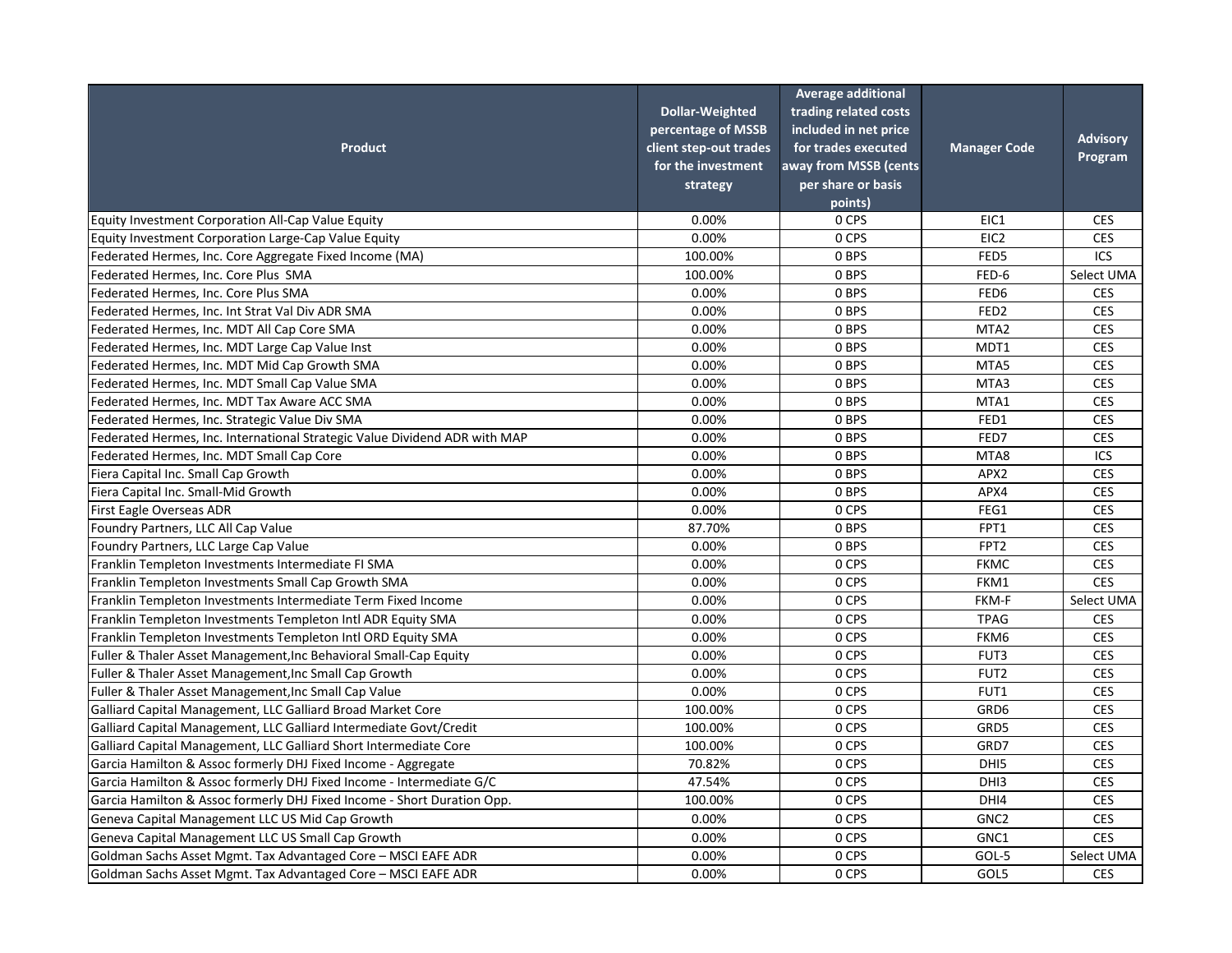|                                                                 |                        | <b>Average additional</b> |                     |                 |
|-----------------------------------------------------------------|------------------------|---------------------------|---------------------|-----------------|
|                                                                 | <b>Dollar-Weighted</b> | trading related costs     |                     |                 |
|                                                                 | percentage of MSSB     | included in net price     |                     |                 |
| <b>Product</b>                                                  | client step-out trades | for trades executed       | <b>Manager Code</b> | <b>Advisory</b> |
|                                                                 | for the investment     | away from MSSB (cents     |                     | Program         |
|                                                                 | strategy               | per share or basis        |                     |                 |
|                                                                 |                        | points)                   |                     |                 |
| Goldman Sachs Asset Mgmt. Tax Advantaged Core - Russell 3000    | 0.00%                  | 0 CPS                     | GOL-4               | Select UMA      |
| Goldman Sachs Asset Mgmt. Tax Advantaged Core - Russell 3000    | 0.00%                  | 0 CPS                     | GOL4                | <b>CES</b>      |
| Goldman Sachs Asset Mgmt. Tax Advantaged Core - S&P 500         | 0.00%                  | 0 CPS                     | GSA-1               | Select UMA      |
| Goldman Sachs Asset Mgmt. Tax Advantaged Core - S&P 500         | 0.00%                  | 0 CPS                     | GSA1                | <b>CES</b>      |
| Goldman Sachs Asset Mgmt. US Mid Cap Value                      | 0.00%                  | 0 CPS                     | GOL-S               | Select UMA      |
| Goldman Sachs Asset Mgmt. US Strategic Growth                   | 0.00%                  | 0 CPS                     | GOL <sub>2</sub>    | <b>CES</b>      |
| Granite Investment Partners, LLC Large Cap Equity               | 0.00%                  | 0 CPS                     | GIP2                | <b>CES</b>      |
| Granite Investment Partners, LLC Small Core Select Equity       | 0.00%                  | 0 CPS                     | GIP3                | <b>CES</b>      |
| Great Lakes Advisors, LLC. Climate Opportunities                | 0.00%                  | 0 CPS                     | AIP7                | <b>CES</b>      |
| Great Lakes Advisors, LLC. Disciplined AllCap                   | 0.00%                  | 0 CPS                     | AIP2                | <b>CES</b>      |
| Great Lakes Advisors, LLC. Disciplined LargeCap                 | 0.00%                  | 0 CPS                     | AIP3                | <b>CES</b>      |
| Great Lakes Advisors, LLC. Disciplined SMidCap                  | 0.00%                  | 0 CPS                     | AIP5                | <b>CES</b>      |
| Great Lakes Advisors, LLC. Disciplined SMidCap Catholic Values  | 0.00%                  | 0 CPS                     | <b>AIPA</b>         | <b>CES</b>      |
| Great Lakes Advisors, LLC. Disciplined TaxManaged AllCap (MA)   | 0.00%                  | 0 CPS                     | AIP-3               | Select UMA      |
| Great Lakes Advisors, LLC. Disciplined TaxManaged LargeCap      | 0.00%                  | 0 CPS                     | AIP1                | <b>CES</b>      |
| Great Lakes Advisors, LLC. LargeCap Catholic                    | 0.00%                  | 0 CPS                     | AIP <sub>6</sub>    | <b>CES</b>      |
| Great Lakes Advisors, LLC. LargeCap ESG                         | 0.00%                  | 0 CPS                     | AIP4                | <b>CES</b>      |
| Great Lakes Advisors, LLC. SMidCap ESG                          | 0.00%                  | 0 CPS                     | AIP8                | <b>CES</b>      |
| GW&K Investment Management, LLC 2-8 Year Active Muni Strategy   | 100.00%                | 0 BPS                     | GAN-5               | Select UMA      |
| GW&K Investment Management, LLC 2-8 Year Active Municipal Bond  | 100.00%                | 0 BPS                     | GAN5                | <b>CES</b>      |
| GW&K Investment Management, LLC Municipal Bond Strategy         | 100.00%                | 0 BPS                     | GAN-3               | Select UMA      |
| GW&K Investment Management, LLC Municipal Bond Strategy         | 100.00%                | 0 BPS                     | GAN4                | <b>CES</b>      |
| GW&K Investment Management, LLC Small Cap Core Strategy         | 0.00%                  | 0 BPS                     | GAN1                | <b>CES</b>      |
| GW&K Investment Management, LLC Small/Mid Cap Core Strategy     | 0.00%                  | 0 BPS                     | GAN <sub>2</sub>    | <b>CES</b>      |
| Hahn Capital Management Mid Cap Value                           | 0.00%                  | 0 CPS                     | HAH1                | <b>CES</b>      |
| Hoisington Investment Management Co. Macroeconomic Fixed Income | 100.00%                | 0 CPS                     | HOI1                | ICS             |
| Income Research & Management, Inc. IR+M Core Municipal          | 0.00%                  | 0 BPS                     | IRM1                | <b>CES</b>      |
| IndexIQ Advisors LLC. Hedge Multi-Strategy Tracker ETF          | 0.00%                  | 0 CPS                     | IIQ1                | <b>CES</b>      |
| Ingalls & Snyder LLC Fundamental Equity Advisors All-Cap        | 0.00%                  | 0 CPS                     | IGL <sub>2</sub>    | <b>CES</b>      |
| Ingalls & Snyder LLC Fundamental Equity Advisors SMID           | 0.00%                  | 0 CPS                     | IGL3                | <b>CES</b>      |
| Invesco Diversified Dividend                                    | 0.00%                  | 0 CPS                     | IVC7                | <b>CES</b>      |
| Invesco Growth and Income SMA/WRAP                              | 0.00%                  | 0 CPS                     | IVC <sub>9</sub>    | <b>CES</b>      |
| Invesco Intermed Term Muni Income SMA/WRAP                      | 0.00%                  | 0 CPS                     | IVC-B               | Select UMA      |
| Invesco Intermed Term Muni Income SMA/WRAP                      | 0.00%                  | 0 CPS                     | <b>IVCB</b>         | <b>CES</b>      |
| Invesco International ADR Growth - SMA/WRAP                     | 0.00%                  | 0 CPS                     | IVC3                | <b>CES</b>      |
| Invesco Corp Bond 100 IG SMA                                    | 100.00%                | 0 CPS                     | IVC-M               | Select UMA      |
| Invesco Corp Bond 100 IG SMA                                    | 100.00%                | 0 CPS                     | <b>IVCM</b>         | <b>CES</b>      |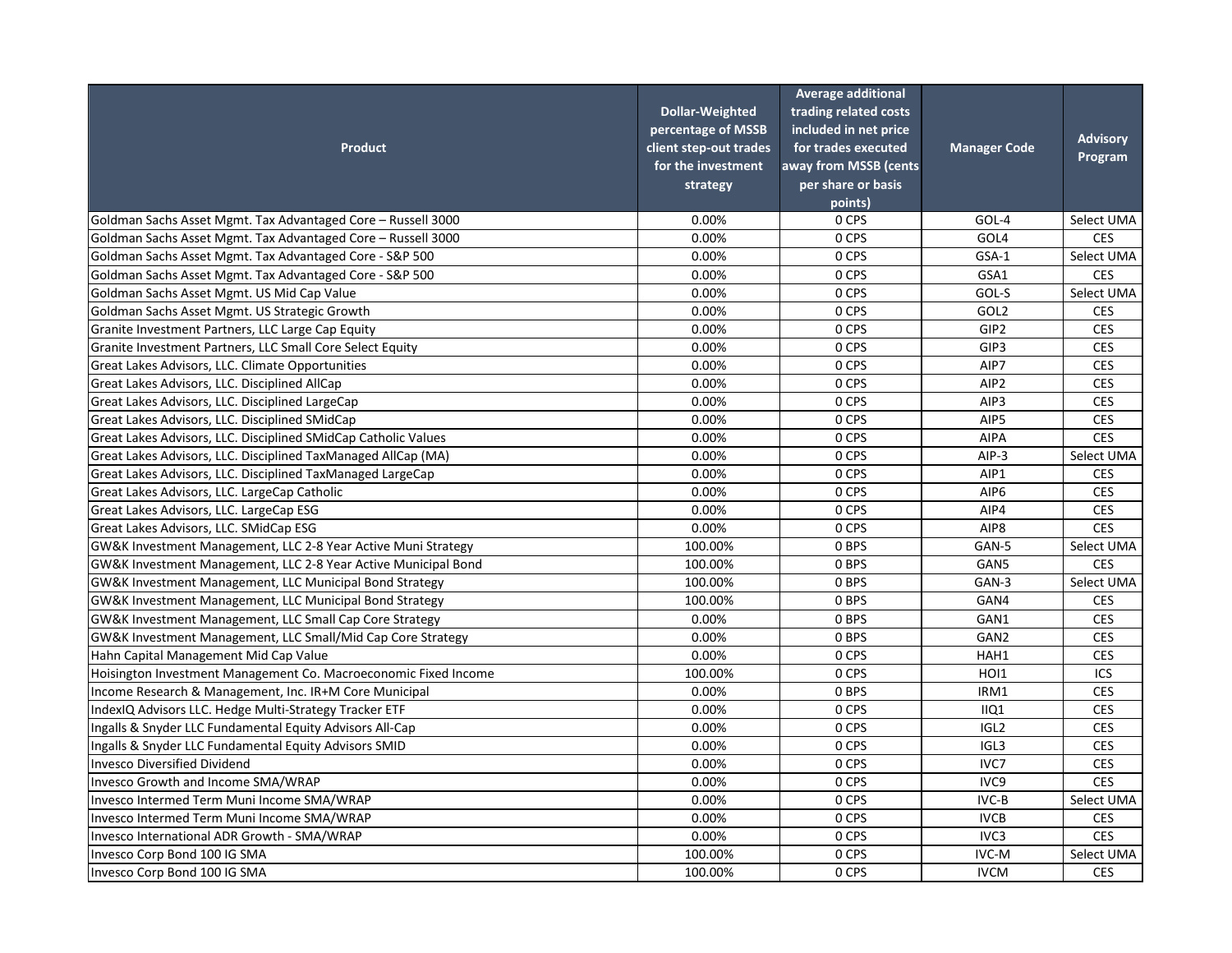| <b>Product</b>                                                     | <b>Dollar-Weighted</b><br>percentage of MSSB<br>client step-out trades<br>for the investment<br>strategy | <b>Average additional</b><br>trading related costs<br>included in net price<br>for trades executed<br>away from MSSB (cents<br>per share or basis<br>points) | <b>Manager Code</b> | <b>Advisory</b><br>Program |
|--------------------------------------------------------------------|----------------------------------------------------------------------------------------------------------|--------------------------------------------------------------------------------------------------------------------------------------------------------------|---------------------|----------------------------|
| Invesco Corp Bond 50 IG SMA                                        | 100.00%                                                                                                  | 0 CPS                                                                                                                                                        | IVC-Q               | Select UMA                 |
| Invesco Corp Bond 50 IG SMA                                        | 100.00%                                                                                                  | 0 CPS                                                                                                                                                        | <b>IVCQ</b>         | <b>CES</b>                 |
| Invesco Corp Bond 75 IG SMA                                        | 100.00%                                                                                                  | 0 CPS                                                                                                                                                        | IVC-O               | Select UMA                 |
| Invesco Corp Bond 75 IG SMA                                        | 100.00%                                                                                                  | 0 CPS                                                                                                                                                        | <b>IVCO</b>         | <b>CES</b>                 |
| Invesco Int Corp Bd 50 IG SMA                                      | 100.00%                                                                                                  | 0 CPS                                                                                                                                                        | IVC-S               | Select UMA                 |
| Invesco Int Corp Bd 50 IG SMA                                      | 100.00%                                                                                                  | 0 CPS                                                                                                                                                        | <b>IVCS</b>         | <b>CES</b>                 |
| Invesco Int Corp Bd 75 IG SMA                                      | 100.00%                                                                                                  | 0 CPS                                                                                                                                                        | IVC-P               | Select UMA                 |
| Invesco Int Corp Bd 75 IG SMA                                      | 100.00%                                                                                                  | 0 CPS                                                                                                                                                        | <b>IVCP</b>         | <b>CES</b>                 |
| Invesco Int CorpBd 100 IG SMA                                      | 100.00%                                                                                                  | 0 CPS                                                                                                                                                        | IVC-N               | Select UMA                 |
| Invesco Int CorpBd 100 IG SMA                                      | 100.00%                                                                                                  | 0 CPS                                                                                                                                                        | <b>IVCN</b>         | <b>CES</b>                 |
| Invesco Invt Grade Floating Rate Bond SMA                          | 100.00%                                                                                                  | 0 CPS                                                                                                                                                        | IVC-L               | Select UMA                 |
| Invesco Invt Grade Floating Rate Bond SMA                          | 100.00%                                                                                                  | 0 CPS                                                                                                                                                        | <b>IVCL</b>         | <b>CES</b>                 |
| Invesco Long Municipal Income SMA/WRAP                             | 0.00%                                                                                                    | 0 CPS                                                                                                                                                        | <b>IVCC</b>         | <b>CES</b>                 |
| Invesco US REITs                                                   | 94.25%                                                                                                   | 0 CPS                                                                                                                                                        | IVC <sub>2</sub>    | <b>CES</b>                 |
| J.P. Morgan Asset Management Core Bond (Columbus)                  | 0.00%                                                                                                    | 0 BPS                                                                                                                                                        | FLM1                | <b>CES</b>                 |
| J.P. Morgan Asset Management Growth Advantage SMA                  | 0.00%                                                                                                    | 0 BPS                                                                                                                                                        | <b>FLMK</b>         | <b>CES</b>                 |
| J.P. Morgan Asset Management Intermediate Municipal Bond - MA      | 0.00%                                                                                                    | 0 BPS                                                                                                                                                        | FIM-M               | Select UMA                 |
| J.P. Morgan Asset Management Intermediate Municipal Bond - MA      | 0.00%                                                                                                    | 0 BPS                                                                                                                                                        | FIM6                | <b>CES</b>                 |
| J.P. Morgan Asset Management International ADR - MA                | 0.00%                                                                                                    | 0 BPS                                                                                                                                                        | FIM1                | <b>CES</b>                 |
| J.P. Morgan Asset Management Equity Income - MA                    | 0.00%                                                                                                    | 0 BPS                                                                                                                                                        | FLM9                | <b>CES</b>                 |
| J.P. Morgan Asset Management Large Cap Growth                      | 0.00%                                                                                                    | 0 BPS                                                                                                                                                        | FLM4                | <b>CES</b>                 |
| J.P. Morgan Asset Management JPM Mid Cap Growth                    | 0.00%                                                                                                    | 0 BPS                                                                                                                                                        | <b>FLMJ</b>         | <b>CES</b>                 |
| J.P. Morgan Asset Management Municipal Ladder 1-10 Year            | 0.00%                                                                                                    | 0 BPS                                                                                                                                                        | FLM-2               | Select UMA                 |
| J.P. Morgan Asset Management Municipal Ladder 1-10 year            | 0.00%                                                                                                    | 0 BPS                                                                                                                                                        | FLM6                | <b>CES</b>                 |
| J.P. Morgan Asset Management Municipal Ladder 1-17 Year            | 0.00%                                                                                                    | 0 BPS                                                                                                                                                        | FLM7                | <b>CES</b>                 |
| J.P. Morgan Asset Management Municipal Ladder 1-5 Year             | 0.00%                                                                                                    | 0 BPS                                                                                                                                                        | FLM5                | <b>CES</b>                 |
| J.P. Morgan Asset Management Municipal Ladder Yield Curve Enhanced | 0.00%                                                                                                    | 0 BPS                                                                                                                                                        | FLM8                | <b>CES</b>                 |
| J.P. Morgan Asset Management Value Advantage - MA                  | 0.00%                                                                                                    | 0 BPS                                                                                                                                                        | <b>FLMC</b>         | <b>CES</b>                 |
| Janus Henderson Investors Concentrated Growth Managed Account      | 0.00%                                                                                                    | 0 BPS                                                                                                                                                        | JCG1                | <b>CES</b>                 |
| Janus Henderson Investors Global Life Sciences                     | 0.00%                                                                                                    | 0 BPS                                                                                                                                                        | JCG3                | <b>CES</b>                 |
| Jensen Investment Management, Inc. Quality Growth Equity Composite | 0.00%                                                                                                    | 0 BPS                                                                                                                                                        | JMA1                | <b>CES</b>                 |
| John Hancock Asset Management Core Bond SMA                        | 54.00%                                                                                                   | 0 CPS                                                                                                                                                        | JHA-3               | Select UMA                 |
| John Hancock Asset Management Core Plus Bond SMA                   | 50.00%                                                                                                   | 0 CPS                                                                                                                                                        | JHA-4               | Select UMA                 |
| John Hancock Asset Management Fundamental Large Cap Core           | 0.00%                                                                                                    | 0 CPS                                                                                                                                                        | JHA1                | <b>CES</b>                 |
| Kennedy Capital Management, Inc. Mid Cap Value                     | 0.00%                                                                                                    | 0 CPS                                                                                                                                                        | KEC1                | <b>CES</b>                 |
| Kovitz Investment Group, LLC Core Equity                           | 0.00%                                                                                                    | 0 CPS                                                                                                                                                        | KOV1                | <b>CES</b>                 |
| Lazard Asset Management LLC Developing Markets Eq Select ADR-SMA   | 95.00%                                                                                                   | $2 - 8$ CPS                                                                                                                                                  | LZDD                | <b>CES</b>                 |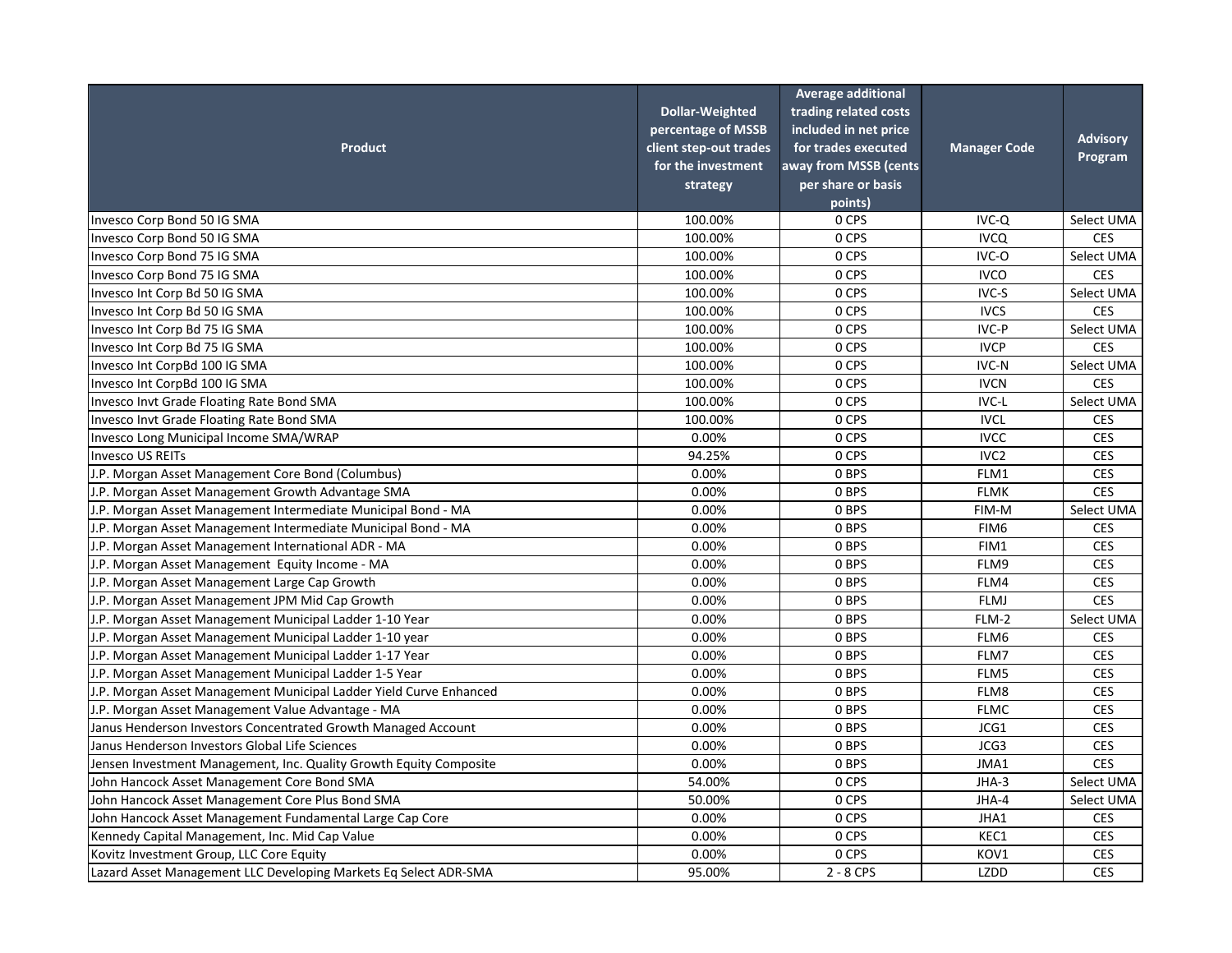| <b>Product</b>                                                    | <b>Dollar-Weighted</b><br>percentage of MSSB<br>client step-out trades<br>for the investment<br>strategy | <b>Average additional</b><br>trading related costs<br>included in net price<br>for trades executed<br>away from MSSB (cents<br>per share or basis<br>points) | <b>Manager Code</b> | <b>Advisory</b><br>Program |
|-------------------------------------------------------------------|----------------------------------------------------------------------------------------------------------|--------------------------------------------------------------------------------------------------------------------------------------------------------------|---------------------|----------------------------|
| Lazard Asset Management LLC Emerging Markets Core Equity          | 95.00%                                                                                                   | $2 - 8$ CPS                                                                                                                                                  | <b>LZDE</b>         | <b>CES</b>                 |
| Lazard Asset Management LLC Emerging Markets Eq Select ADR - SMA  | 95.00%                                                                                                   | $2 - 8$ CPS                                                                                                                                                  | <b>LZDL</b>         | <b>CES</b>                 |
| Lazard Asset Management LLC Global Balanced Select ADR - SMA      | 95.00%                                                                                                   | 2 - 8 CPS                                                                                                                                                    | <b>LZDH</b>         | <b>CES</b>                 |
| Lazard Asset Management LLC Global Equity Select ADR              | 75.00%                                                                                                   | $2 - 8$ CPS                                                                                                                                                  | LZD3                | <b>CES</b>                 |
| Lazard Asset Management LLC International Eq Select ADR           | 95.00%                                                                                                   | $2 - 8$ CPS                                                                                                                                                  | LZD4                | <b>CES</b>                 |
| Lazard Asset Management LLC International Eq Select w/EM ADR      | 95.00%                                                                                                   | $2 - 8$ CPS                                                                                                                                                  | <b>LZDF</b>         | <b>CES</b>                 |
| Lazard Asset Management LLC US Equity Concentrated - SMA          | 40.00%                                                                                                   | 0 CPS                                                                                                                                                        | LZDU                | <b>CES</b>                 |
| Lazard Asset Management LLC US Equity Select - SMA                | 40.00%                                                                                                   | 0 CPS                                                                                                                                                        | LZD9                | <b>CES</b>                 |
| Legg Mason Inc. All Cap Value Bal 60/40 Taxable                   | 75.65%                                                                                                   | 1.389 CPS                                                                                                                                                    | CLD-R               | Select UMA                 |
| Legg Mason Inc. Appreciation Bal w Muni Tax Favored 60/40         | 34.98%                                                                                                   | 0.92 CPS                                                                                                                                                     | CLD-L               | Select UMA                 |
| Legg Mason Inc. Dividend Strategy Bal w Muni 60/40 Tax Favored    | 48.02%                                                                                                   | 1.629 CPS                                                                                                                                                    | CLD-I               | Select UMA                 |
| Legg Mason Inc. Large Cap Growth ESG Balanced 60/40 Taxable       | 59.01%                                                                                                   | 1.11 CPS                                                                                                                                                     | CLD-C               | Select UMA                 |
| Legg Mason Inc. All Cap Growth Balanced Taxable 60/40             | 58.03%                                                                                                   | 1.389 CPS                                                                                                                                                    | CLD-S               | Select UMA                 |
| Legg Mason Inc. Apprec Bal wMuni 70/30                            | 48.68%                                                                                                   | 0.92 CPS                                                                                                                                                     | CLD-N               | Select UMA                 |
| Legg Mason Inc. Appreciation Balanced 60/40 taxable               | 40.92%                                                                                                   | 0.939 CPS                                                                                                                                                    | CLD-K               | Select UMA                 |
| Legg Mason Inc. Appreciation Balanced 70/30 taxable               | 47.26%                                                                                                   | 0.939 CPS                                                                                                                                                    | CBE-3               | Select UMA                 |
| Legg Mason Inc. Dividend Strategy Bal 60/40 Taxable               | 50.66%                                                                                                   | 1.639 CPS                                                                                                                                                    | CLD-J               | Select UMA                 |
| Legg Mason Inc. Lg Cp Growth Bal 60/40 Taxable                    | 54.30%                                                                                                   | 1.21 CPS                                                                                                                                                     | CBE-B               | Select UMA                 |
| Legg Mason Inc. Western Asset Active Bond Gov-Corp                | 97.00%                                                                                                   | 0 CPS                                                                                                                                                        | WTM-D               | Select UMA                 |
| Legg Mason Inc. Western Asset Active Bond Intermediate Portfolios | 97.00%                                                                                                   | 0 CPS                                                                                                                                                        | WTM-C               | Select UMA                 |
| Legg Mason Inc. Western Asset GSM Gov/Corp                        | 97.00%                                                                                                   | 0 CPS                                                                                                                                                        | SAL-A               | Select UMA                 |
| Lord, Abbett & Co., LLC 1-10 Yr Managed Municipal Ladder MA       | 97.00%                                                                                                   | 0 CPS                                                                                                                                                        | <b>LOCG</b>         | <b>CES</b>                 |
| Lord, Abbett & Co., LLC 1-15 Yr Managed Municipal Ladder MA       | 92.00%                                                                                                   | 0 CPS                                                                                                                                                        | <b>LOCE</b>         | <b>CES</b>                 |
| Lord, Abbett & Co., LLC 1-20 Yr Managed Municipal Ladder MA       | 100.00%                                                                                                  | 0 CPS                                                                                                                                                        | LOCH                | <b>CES</b>                 |
| Lord, Abbett & Co., LLC 1-5 Yr Managed Municipal Ladder MA        | 98.00%                                                                                                   | 0 CPS                                                                                                                                                        | <b>LOCD</b>         | <b>CES</b>                 |
| Lord, Abbett & Co., LLC 5-10 Yr Managed Municipal Ladder MA       | 100.00%                                                                                                  | 0 CPS                                                                                                                                                        | <b>LOCF</b>         | <b>CES</b>                 |
| Lord, Abbett & Co., LLC 5-15 Yr Managed Municipal Ladder MA       | 100.00%                                                                                                  | 0 CPS                                                                                                                                                        | LOCI                | <b>CES</b>                 |
| Lord, Abbett & Co., LLC Convertibles MA                           | 94.00%                                                                                                   | 0 CPS                                                                                                                                                        | LOA3                | <b>CES</b>                 |
| Lord, Abbett & Co., LLC Core Plus Total Return                    | 0.00%                                                                                                    | 0 CPS                                                                                                                                                        | LOA6                | ICS                        |
| Lord, Abbett & Co., LLC Core Plus Total Return                    | 0.00%                                                                                                    | 0 CPS                                                                                                                                                        | LOA7                | <b>CES</b>                 |
| Lord, Abbett & Co., LLC Intermediate Municipal MA                 | 98.00%                                                                                                   | 0 CPS                                                                                                                                                        | LOA5                | <b>CES</b>                 |
| Lord, Abbett & Co., LLC Large Cap Value MA                        | 0.00%                                                                                                    | 0 CPS                                                                                                                                                        | LOA2                | <b>CES</b>                 |
| Lord, Abbett & Co., LLC Long Municipal MA                         | 99.00%                                                                                                   | 0 CPS                                                                                                                                                        | LOC9                | <b>CES</b>                 |
| Lord, Abbett & Co., LLC Value Equity MA                           | 0.00%                                                                                                    | 0 CPS                                                                                                                                                        | LOA4                | <b>CES</b>                 |
| Lyrical Asset Management, L.P. Lyrical U.S. Value Equity - CS     | 0.00%                                                                                                    | 0 BPS                                                                                                                                                        | LYR1                | <b>CES</b>                 |
| MacKay Shields LLC Convertible Securities                         | 89.00%                                                                                                   | 0 CPS                                                                                                                                                        | MKY-C               | Select UMA                 |
| MacKay Shields LLC Core Investment Grade                          | 0.00%                                                                                                    | 0 CPS                                                                                                                                                        | MKY1                | <b>CES</b>                 |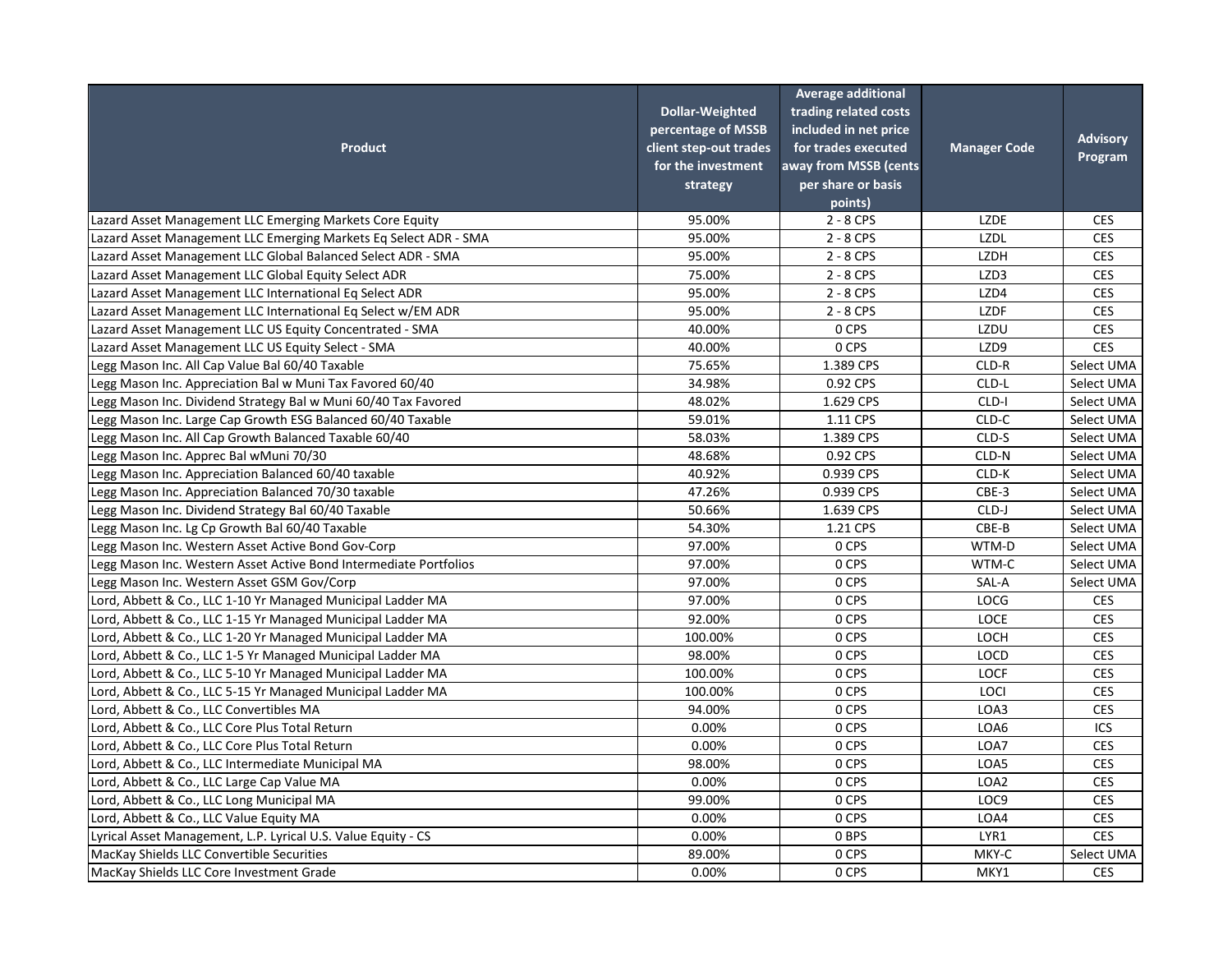| <b>Product</b>                                                                | <b>Dollar-Weighted</b><br>percentage of MSSB<br>client step-out trades<br>for the investment<br>strategy | <b>Average additional</b><br>trading related costs<br>included in net price<br>for trades executed<br>away from MSSB (cents<br>per share or basis<br>points) | <b>Manager Code</b> | <b>Advisory</b><br>Program |
|-------------------------------------------------------------------------------|----------------------------------------------------------------------------------------------------------|--------------------------------------------------------------------------------------------------------------------------------------------------------------|---------------------|----------------------------|
| MacKay Shields LLC Fixed Income Intermediate                                  | 0.00%                                                                                                    | 0 CPS                                                                                                                                                        | MKY4                | ICS                        |
| Manning & Napier Advisors, LLC Core Non-U.S. Equity                           | 0.00%                                                                                                    | 0 BPS                                                                                                                                                        | MAN1                | <b>CES</b>                 |
| Manning & Napier Advisors, LLC Disciplined Value                              | 0.00%                                                                                                    | 0 BPS                                                                                                                                                        | MAN4                | ICS                        |
| Mar Vista Investment Partners, LLC Strategic Growth                           | 0.00%                                                                                                    | 0 CPS                                                                                                                                                        | MVS2                | <b>CES</b>                 |
| MayTech Global Investments, LLC Global Growth Equity                          | 0.00%                                                                                                    | 0 CPS                                                                                                                                                        | MGG1                | <b>CES</b>                 |
| MFS Investment Management MFS Large Cap Value (SMA)                           | 0.00%                                                                                                    | 0 CPS                                                                                                                                                        | MFS5                | <b>CES</b>                 |
| Miller/Howard Investments, Inc. Income-Equity Strategy (No MLPs)              | 0.00%                                                                                                    | 0 CPS                                                                                                                                                        | MLH <sub>2</sub>    | <b>CES</b>                 |
| Miller/Howard Investments, Inc. Income-Equity Strategy with MLPs              | 0.00%                                                                                                    | 0 CPS                                                                                                                                                        | MLH5                | <b>CES</b>                 |
| Miller/Howard Investments, Inc. Infrastructure                                | 0.00%                                                                                                    | 0 CPS                                                                                                                                                        | MLH4                | <b>CES</b>                 |
| Miller/Howard Investments, Inc. MLP Strategy                                  | 0.00%                                                                                                    | 0 CPS                                                                                                                                                        | MLH1                | <b>CES</b>                 |
| Minneapolis Port. Mgmt. Group All Cap Value                                   | 0.00%                                                                                                    | 0 CPS                                                                                                                                                        | MIN2                | <b>CES</b>                 |
| Morgan Stanley Investment Management Defensive All World Core Equity          | 100.00%                                                                                                  | 0 CPS                                                                                                                                                        | SRU-9               | Select UMA                 |
| Morgan Stanley Investment Management Defensive European Large Cap Core Equity | 100.00%                                                                                                  | 0 CPS                                                                                                                                                        | SRU-7               | Select UMA                 |
| Morgan Stanley Investment Management Defensive International Core Equity      | 100.00%                                                                                                  | 0 CPS                                                                                                                                                        | SRU-8               | Select UMA                 |
| Morgan Stanley Investment Management Defensive US Large Cap Core Equity       | 100.00%                                                                                                  | 0 CPS                                                                                                                                                        | SRU-1               | Select UMA                 |
| Neuberger Berman Emerging Markets Equity                                      | 0.00%                                                                                                    | 0 CPS                                                                                                                                                        | <b>NEUB</b>         | <b>CES</b>                 |
| Neuberger Berman International ADR (WRAP)                                     | 0.00%                                                                                                    | 0 CPS                                                                                                                                                        | NEU1                | <b>CES</b>                 |
| Neuberger Berman Large Cap Value                                              | 0.00%                                                                                                    | 0 CPS                                                                                                                                                        | <b>NEUC</b>         | <b>CES</b>                 |
| Neuberger Berman S&P 500 Hedged Option Premium Strategy                       | 0.00%                                                                                                    | 0 CPS                                                                                                                                                        | NBR1                | <b>CES</b>                 |
| Neuberger Berman Small Cap Intrinsic Value (WRAP)                             | 0.00%                                                                                                    | 0 CPS                                                                                                                                                        | NEU6                | <b>CES</b>                 |
| New Century Advisors, LLC NCA Short Duration Plus                             | 0.00%                                                                                                    | 0 BPS                                                                                                                                                        | NNC1                | ICS                        |
| Newton Investment Management BNYM Newton Dynamic Value                        | 0.00%                                                                                                    | 0 CPS                                                                                                                                                        | MOL1                | <b>CES</b>                 |
| Newton Investment Management BNYM Newton Large Cap Growth                     | 0.00%                                                                                                    | 0 CPS                                                                                                                                                        | MOL4                | <b>CES</b>                 |
| Newton Investment Management BNYM Newton Small-Mid Cap Growth                 | 0.00%                                                                                                    | 0 CPS                                                                                                                                                        | MOL <sub>2</sub>    | <b>CES</b>                 |
| Newton Investment Management EAFE Equity                                      | 0.00%                                                                                                    | 0 CPS                                                                                                                                                        | MOL3                | <b>CES</b>                 |
| Newton Investment Management Global Equity                                    | 0.00%                                                                                                    | 0 CPS                                                                                                                                                        | NEC <sub>2</sub>    | <b>CES</b>                 |
| Newton Investment Management Global Equity Income                             | 0.00%                                                                                                    | 0 CPS                                                                                                                                                        | NEC <sub>3</sub>    | <b>CES</b>                 |
| Newton Investment Management International Equity                             | 0.00%                                                                                                    | 0 CPS                                                                                                                                                        | NEC1                | <b>CES</b>                 |
| NorthCoast Asset Management CAN SLIM                                          | 0.00%                                                                                                    | 0 BPS                                                                                                                                                        | NMG1                | <b>CES</b>                 |
| Nuance Investments, LLC Mid Cap Value                                         | 0.00%                                                                                                    | 0 BPS                                                                                                                                                        | NUA1                | <b>CES</b>                 |
| Oak Ridge Investments, LLC All Cap Growth                                     | 1.62%                                                                                                    | $3 - 5$ CPS                                                                                                                                                  | OKR <sub>2</sub>    | <b>CES</b>                 |
| Oak Ridge Investments, LLC Small to Mid Cap Growth                            | 79.10%                                                                                                   | $3 - 5$ CPS                                                                                                                                                  | OKR1                | <b>CES</b>                 |
| O'Shaughnessy Asset Management, LLC Enhanced Dividend                         | 0.00%                                                                                                    | 0 CPS                                                                                                                                                        | OSH <sub>3</sub>    | <b>CES</b>                 |
| Pacific Investment Mgmt. Co 1-12 Year National Muni Ladder MA                 | 100.00%                                                                                                  | 0 CPS                                                                                                                                                        | PCO-C               | Select UMA                 |
| Pacific Investment Mgmt. Co 1-12 Year National Muni Ladder MA                 | 100.00%                                                                                                  | 0 CPS                                                                                                                                                        | <b>PCOC</b>         | <b>CES</b>                 |
| Pacific Investment Mgmt. Co 1-18 Year National Muni Ladder MA                 | 100.00%                                                                                                  | 0 CPS                                                                                                                                                        | PCO-D               | Select UMA                 |
| Pacific Investment Mgmt. Co 1-18 Year National Muni Ladder MA                 | 100.00%                                                                                                  | 0 CPS                                                                                                                                                        | <b>PCOD</b>         | <b>CES</b>                 |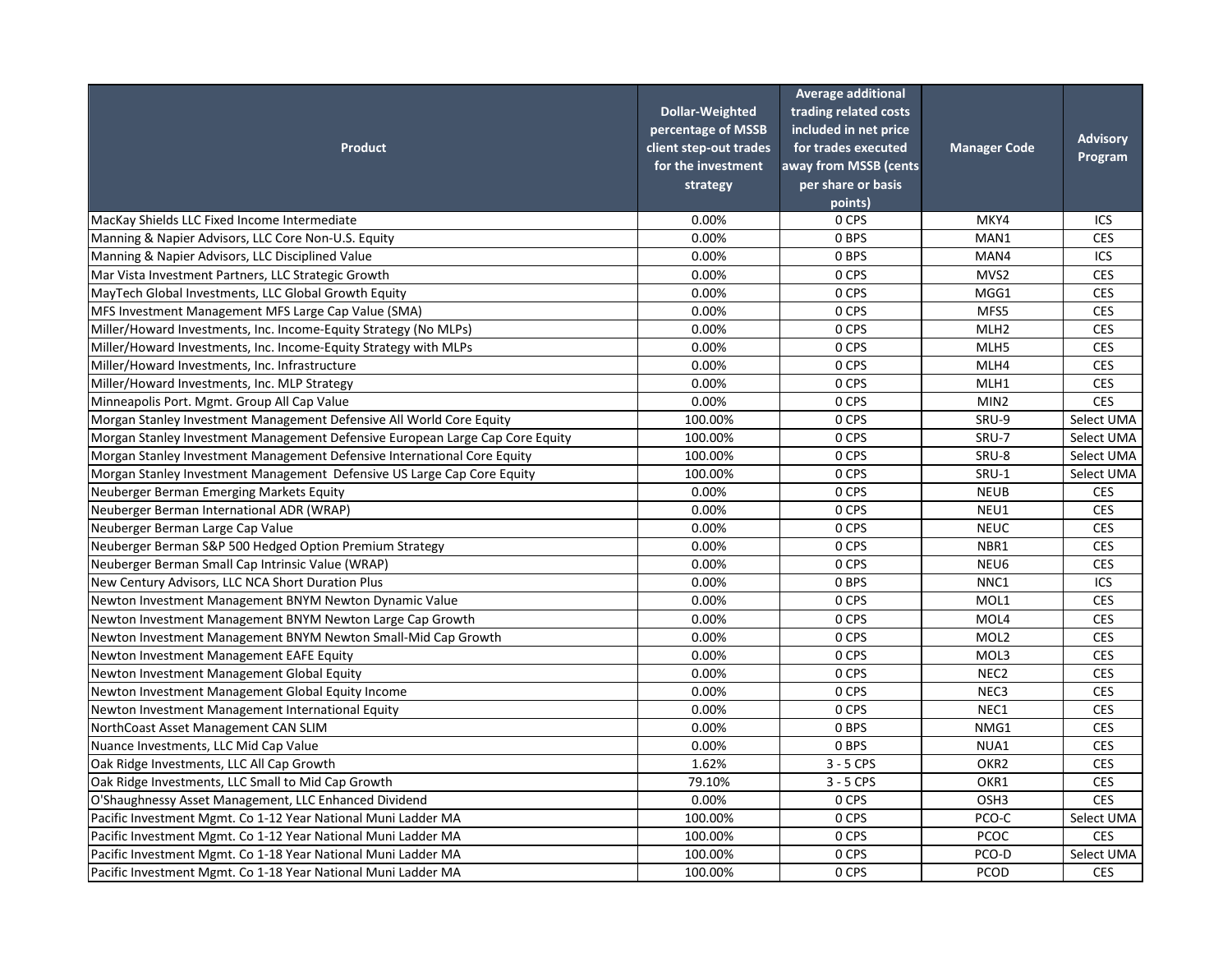| <b>Product</b>                                                    | <b>Dollar-Weighted</b><br>percentage of MSSB<br>client step-out trades<br>for the investment<br>strategy | <b>Average additional</b><br>trading related costs<br>included in net price<br>for trades executed<br>away from MSSB (cents<br>per share or basis<br>points) | <b>Manager Code</b> | <b>Advisory</b><br>Program |
|-------------------------------------------------------------------|----------------------------------------------------------------------------------------------------------|--------------------------------------------------------------------------------------------------------------------------------------------------------------|---------------------|----------------------------|
| Pacific Investment Mgmt. Co 1-6 Year National Muni Ladder MA      | 100.00%                                                                                                  | 0 CPS                                                                                                                                                        | PCO-B               | Select UMA                 |
| Pacific Investment Mgmt. Co 1-6 Year National Muni Ladder MA      | 100.00%                                                                                                  | 0 CPS                                                                                                                                                        | <b>PCOB</b>         | <b>CES</b>                 |
| Pacific Investment Mgmt. Co 3-11 Yr National Muni Ladder          | 100.00%                                                                                                  | 0 CPS                                                                                                                                                        | PCO-7               | Select UMA                 |
| Pacific Investment Mgmt. Co 3-11 Yr National Muni Ladder          | 100.00%                                                                                                  | 0 CPS                                                                                                                                                        | PCO7                | <b>CES</b>                 |
| Pacific Investment Mgmt. Co 3-17 Yr National Muni Ladder          | 100.00%                                                                                                  | 0 CPS                                                                                                                                                        | PCO-8               | Select UMA                 |
| Pacific Investment Mgmt. Co 3-17 Yr National Muni Ladder          | 100.00%                                                                                                  | 0 CPS                                                                                                                                                        | PCO <sub>8</sub>    | <b>CES</b>                 |
| Pacific Investment Mgmt. Co Core Plus - Total Return Full Auth.   | 100.00%                                                                                                  | 0 CPS                                                                                                                                                        | PCO <sub>3</sub>    | <b>CES</b>                 |
| Pacific Investment Mgmt. Co Corporate Bond Intermediate Ladder    | 100.00%                                                                                                  | 0 CPS                                                                                                                                                        | PCO-H               | Select UMA                 |
| Pacific Investment Mgmt. Co Corporate Bond Intermediate Ladder    | 100.00%                                                                                                  | 0 CPS                                                                                                                                                        | <b>PCOH</b>         | <b>CES</b>                 |
| Pacific Investment Mgmt. Co Corporate Bond Short Ladder           | 100.00%                                                                                                  | 0 CPS                                                                                                                                                        | PCO-G               | Select UMA                 |
| Pacific Investment Mgmt. Co Corporate Bond Short Ladder           | 100.00%                                                                                                  | 0 CPS                                                                                                                                                        | PCOG                | <b>CES</b>                 |
| Pacific Investment Mgmt. Co International Bond USD-Hedged         | 100.00%                                                                                                  | 0 CPS                                                                                                                                                        | PCO1                | <b>CES</b>                 |
| Pacific Investment Mgmt. Co Muni Bond National Intermediate       | 100.00%                                                                                                  | 0 CPS                                                                                                                                                        | PCO-1               | Select UMA                 |
| Pacific Investment Mgmt. Co Muni Bond National Intermediate       | 100.00%                                                                                                  | 0 CPS                                                                                                                                                        | PCO <sub>6</sub>    | <b>CES</b>                 |
| Pacific Investment Mgmt. Co PIMCO Corporate Bond Ladder 3-11 year | 100.00%                                                                                                  | 0 CPS                                                                                                                                                        | PCO-I               | Select UMA                 |
| Pacific Investment Mgmt. Co PIMCO Corporate Bond Ladder 3-11 year | 100.00%                                                                                                  | 0 CPS                                                                                                                                                        | <b>PCOI</b>         | <b>CES</b>                 |
| Pacific Investment Mgmt. Co PIMCO Corporate Bond Ladder 3-8 year  | 100.00%                                                                                                  | 0 CPS                                                                                                                                                        | PCO-J               | Select UMA                 |
| Pacific Investment Mgmt. Co PIMCO Corporate Bond Ladder 3-8 year  | 100.00%                                                                                                  | 0 CPS                                                                                                                                                        | PCOJ                | <b>CES</b>                 |
| Pacific Investment Mgmt. Co PIMCO Real Return Managed Accounts    | 100.00%                                                                                                  | 0 CPS                                                                                                                                                        | PCO <sub>5</sub>    | <b>CES</b>                 |
| Pacific Investment Mgmt. Co PIMCO Total Return MA                 | 100.00%                                                                                                  | 0 CPS                                                                                                                                                        | PCO <sub>2</sub>    | <b>CES</b>                 |
| Pacific Investment Mgmt. Co Real Return for Managed Accounts      | 100.00%                                                                                                  | 0 CPS                                                                                                                                                        | PCO-6               | Select UMA                 |
| Pacific Investment Mgmt. Co Total Return for Managed Accounts     | 100.00%                                                                                                  | 0 CPS                                                                                                                                                        | PCO-2               | Select UMA                 |
| Penn Capital Management Small Cap Equity                          | 0.00%                                                                                                    | 0 CPS                                                                                                                                                        | PNN <sub>2</sub>    | <b>CES</b>                 |
| Penn Capital Management Small to Mid Cap Equity                   | 100.00%                                                                                                  | 0 CPS                                                                                                                                                        | <b>PNN</b>          | <b>CES</b>                 |
| PineBridge Investments US High Yield Bond Strtgy                  | 0.00%                                                                                                    | 0 CPS                                                                                                                                                        | PNE1                | <b>CES</b>                 |
| Pinnacle Associates Ltd Small/Mid Cap Equity                      | 0.00%                                                                                                    | 0 BPS                                                                                                                                                        | PIN1                | <b>CES</b>                 |
| Polen Capital Management, LLC Focus Growth                        | 0.00%                                                                                                    | 0 CPS                                                                                                                                                        | POL1                | <b>CES</b>                 |
| Polen Capital Management, LLC Global Growth ADR                   | 0.00%                                                                                                    | 0 CPS                                                                                                                                                        | POL <sub>2</sub>    | <b>CES</b>                 |
| Polen Capital Management, LLC International Growth ADR            | 0.00%                                                                                                    | 0 CPS                                                                                                                                                        | POL3                | <b>CES</b>                 |
| Polen Capital Management, LLC U.S. Small Company Growth           | 0.00%                                                                                                    | 0 CPS                                                                                                                                                        | POL4                | <b>CES</b>                 |
| Principal Global Equities MidCap Equity SMA                       | 0.00%                                                                                                    | 0 BPS                                                                                                                                                        | PGI5                | <b>CES</b>                 |
| Principal Global Equities U.S. Blue Chip Equity                   | 0.00%                                                                                                    | 0 BPS                                                                                                                                                        | PGI6                | <b>CES</b>                 |
| Principal Real Estate Investors Real Estate Equity Securities SMA | 0.00%                                                                                                    | 0 BPS                                                                                                                                                        | PGI1                | <b>CES</b>                 |
| Ramirez Asset Management Core Strategy                            | 0.00%                                                                                                    | 0 BPS                                                                                                                                                        | RME-1               | Select UMA                 |
| Ramirez Asset Management Core Strategy                            | 0.00%                                                                                                    | 0 BPS                                                                                                                                                        | RME1                | <b>CES</b>                 |
| Ramirez Asset Management Intermediate Strategy                    | 0.00%                                                                                                    | 0 BPS                                                                                                                                                        | RME-3               | Select UMA                 |
| Ramirez Asset Management Intermediate Strategy                    | 0.00%                                                                                                    | 0 BPS                                                                                                                                                        | RME3                | <b>CES</b>                 |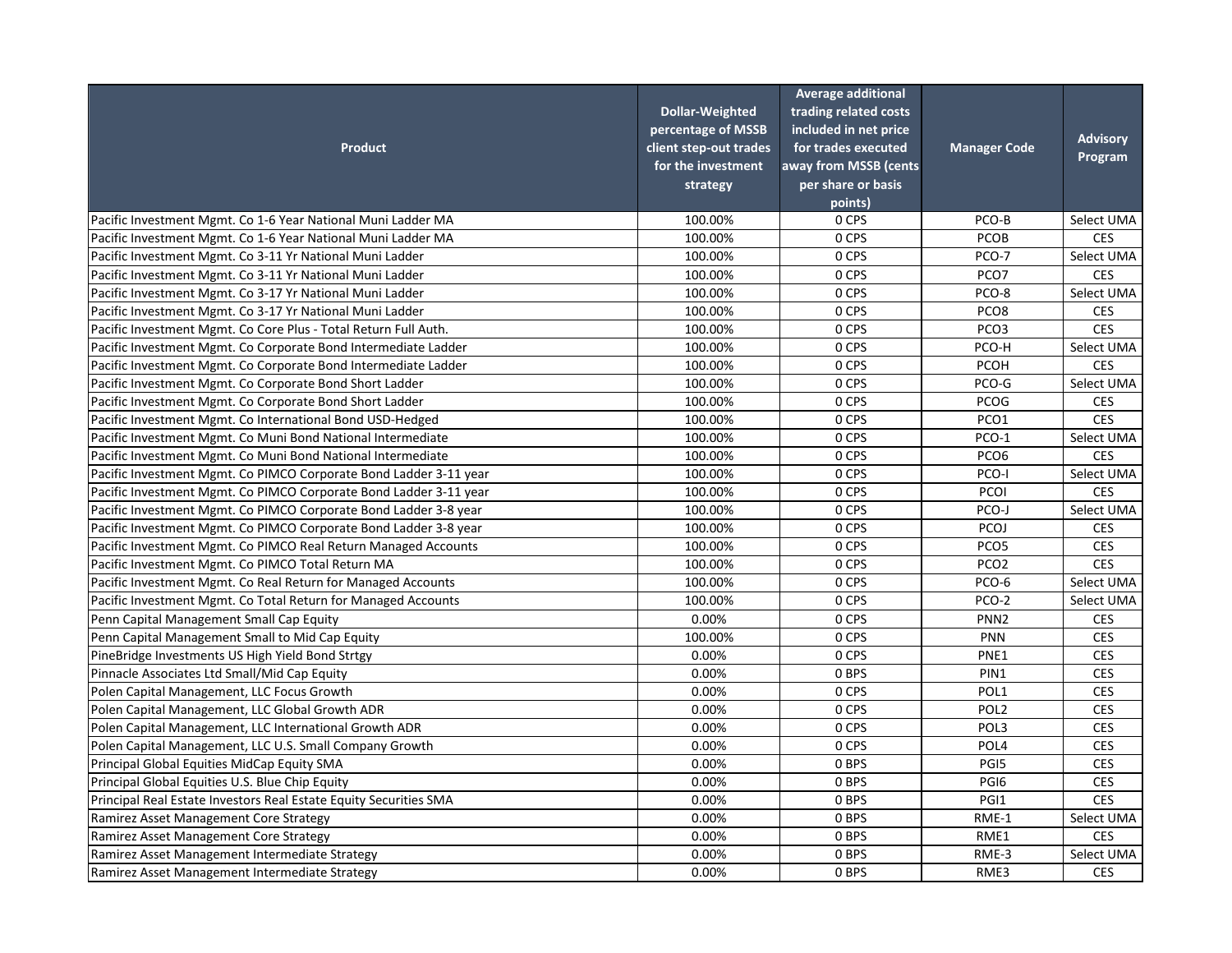| <b>Product</b>                                                         | <b>Dollar-Weighted</b><br>percentage of MSSB<br>client step-out trades<br>for the investment<br>strategy | <b>Average additional</b><br>trading related costs<br>included in net price<br>for trades executed<br>away from MSSB (cents<br>per share or basis | <b>Manager Code</b> | <b>Advisory</b><br>Program |
|------------------------------------------------------------------------|----------------------------------------------------------------------------------------------------------|---------------------------------------------------------------------------------------------------------------------------------------------------|---------------------|----------------------------|
|                                                                        |                                                                                                          | points)                                                                                                                                           |                     |                            |
| Ramirez Asset Management Long Duration Strategy                        | 0.00%                                                                                                    | 0 BPS                                                                                                                                             | RME <sub>2</sub>    | <b>CES</b>                 |
| Ramirez Asset Management Strategic Core                                | 0.00%                                                                                                    | 0 BPS                                                                                                                                             | RME-4               | Select UMA                 |
| Ramirez Asset Management Strategic Core                                | 0.00%                                                                                                    | 0 BPS                                                                                                                                             | RME4                | <b>CES</b>                 |
| Reinhart Partners, Inc. Genesis Private Market Value SMA               | 0.00%                                                                                                    | 0 CPS                                                                                                                                             | RHC3                | <b>CES</b>                 |
| Renaissance Investment Management International Equity ADR-Wrap (MA)   | 0.00%                                                                                                    | 0 CPS                                                                                                                                             | REN <sub>2</sub>    | <b>CES</b>                 |
| Renaissance Investment Management Large Cap Growth - Wrap (MA)         | 0.00%                                                                                                    | 0 CPS                                                                                                                                             | REN1                | <b>CES</b>                 |
| Rice, Hall, James & Associates Micro Cap Equity                        | 0.00%                                                                                                    | 0 CPS                                                                                                                                             | RHJ4                | <b>CES</b>                 |
| Rice, Hall, James & Associates Micro Cap Growth                        | 0.00%                                                                                                    | 0 CPS                                                                                                                                             | RHJ3                | ICS                        |
| Rice, Hall, James & Associates Micro Cap Opportunities                 | 0.00%                                                                                                    | 0 CPS                                                                                                                                             | RHJ5                | <b>CES</b>                 |
| Rice, Hall, James & Associates Small Cap Growth Equity                 | 0.00%                                                                                                    | 0 CPS                                                                                                                                             | RHJ1                | ICS                        |
| Rice, Hall, James & Associates Small Cap Opportunities                 | 0.00%                                                                                                    | 0 CPS                                                                                                                                             | RHJ6                | <b>CES</b>                 |
| Rice, Hall, James & Associates SMID Cap Growth                         | 0.00%                                                                                                    | 0 CPS                                                                                                                                             | RHJ2                | ICS                        |
| Rice, Hall, James & Associates SMID Cap Opportunities                  | 0.00%                                                                                                    | 0 CPS                                                                                                                                             | RHJ7                | <b>CES</b>                 |
| Richard Bernstein Advisors Risk-Bal Glbl ETF Strategy MA               | 0.00%                                                                                                    | 0 CPS                                                                                                                                             | RBS1                | <b>CES</b>                 |
| Riverbridge Partners, LLC All Cap Growth                               | 0.00%                                                                                                    | 0 CPS                                                                                                                                             | RIV5                | <b>CES</b>                 |
| Riverbridge Partners, LLC Eco Leaders                                  | 0.00%                                                                                                    | 0 CPS                                                                                                                                             | RIV <sub>2</sub>    | <b>CES</b>                 |
| Riverbridge Partners, LLC Small Cap Growth                             | 0.00%                                                                                                    | 0 CPS                                                                                                                                             | RIV1                | <b>CES</b>                 |
| Riverbridge Partners, LLC SMID Cap Growth                              | 0.00%                                                                                                    | 0 CPS                                                                                                                                             | RIV3                | <b>CES</b>                 |
| Riverfront Investment Group, LLC Conservative Growth                   | 0.00%                                                                                                    | 0 CPS                                                                                                                                             | RVG1                | <b>CES</b>                 |
| Riverfront Investment Group, LLC Global Growth                         | 0.00%                                                                                                    | 0 CPS                                                                                                                                             | RVG <sub>2</sub>    | <b>CES</b>                 |
| Royce & Associates-LeggMason RETAIL Royce Premier SMA                  | 0.00%                                                                                                    | 0 CPS                                                                                                                                             | RYC1                | <b>CES</b>                 |
| RSW Investments, LLC Market Duration Muni                              | 100.00%                                                                                                  | 0 CPS                                                                                                                                             | RSW-1               | Select UMA                 |
| RSW Investments, LLC Market Duration Tax-Exempt Bond                   | 100.00%                                                                                                  | 0 CPS                                                                                                                                             | RSW1                | <b>CES</b>                 |
| Sage Advisory Services, Ltd. Co. Core Taxable Fixed Income             | 100.00%                                                                                                  | 0 CPS                                                                                                                                             | SGE1                | <b>CES</b>                 |
| Sage Advisory Services, Ltd. Co. Intermediate Corporate Only           | 100.00%                                                                                                  | 0 CPS                                                                                                                                             | SGE-2               | Select UMA                 |
| Sage Advisory Services, Ltd. Co. Intermediate Term Corporate FI        | 100.00%                                                                                                  | 0 CPS                                                                                                                                             | SGE8                | <b>CES</b>                 |
| Sage Advisory Services, Ltd. Co. Intermediate Term Fixed Income        | 100.00%                                                                                                  | 0 CPS                                                                                                                                             | SGE <sub>2</sub>    | <b>CES</b>                 |
| Sage Advisory Services, Ltd. Co. Intermediate Term Fixed Income        | 100.00%                                                                                                  | 0 CPS                                                                                                                                             | SGS-F               | Select UMA                 |
| Sage Advisory Services, Ltd. Co. Long Duration LDI (10+ Years)         | 100.00%                                                                                                  | 0 CPS                                                                                                                                             | <b>SGEA</b>         | <b>CES</b>                 |
| Sage Advisory Services, Ltd. Co. Short Term Taxable Fixed Income       | 100.00%                                                                                                  | 0 CPS                                                                                                                                             | SGE-F               | Select UMA                 |
| Sage Advisory Services, Ltd. Co. Short Term Taxable Fixed Income       | 100.00%                                                                                                  | 0 CPS                                                                                                                                             | SGE3                | <b>CES</b>                 |
| Sagewood Asset Management LLC Volatility Yield                         | 0.00%                                                                                                    | 0 CPS                                                                                                                                             | SGW1                | <b>CES</b>                 |
| Salient Partners, L.P. MLP Separate Account                            | 0.00%                                                                                                    | 0 BPS                                                                                                                                             | FWM2                | <b>CES</b>                 |
| Salient Partners, L.P. MLP Total Return Fund LP                        | 0.00%                                                                                                    | 0 BPS                                                                                                                                             | BDK1                | <b>CES</b>                 |
| Schafer Cullen Capital Management Emerging Market High Dividend        | 1.12%                                                                                                    | 0 CPS                                                                                                                                             | SCC4                | <b>CES</b>                 |
| Schafer Cullen Capital Management Enhanced Equity Income -CES          | 0.00%                                                                                                    | 0 CPS                                                                                                                                             | SCC <sub>5</sub>    | ICS                        |
| Schafer Cullen Capital Management International High Dividend Val. ADR | 0.96%                                                                                                    | 0 CPS                                                                                                                                             | SCC1                | <b>CES</b>                 |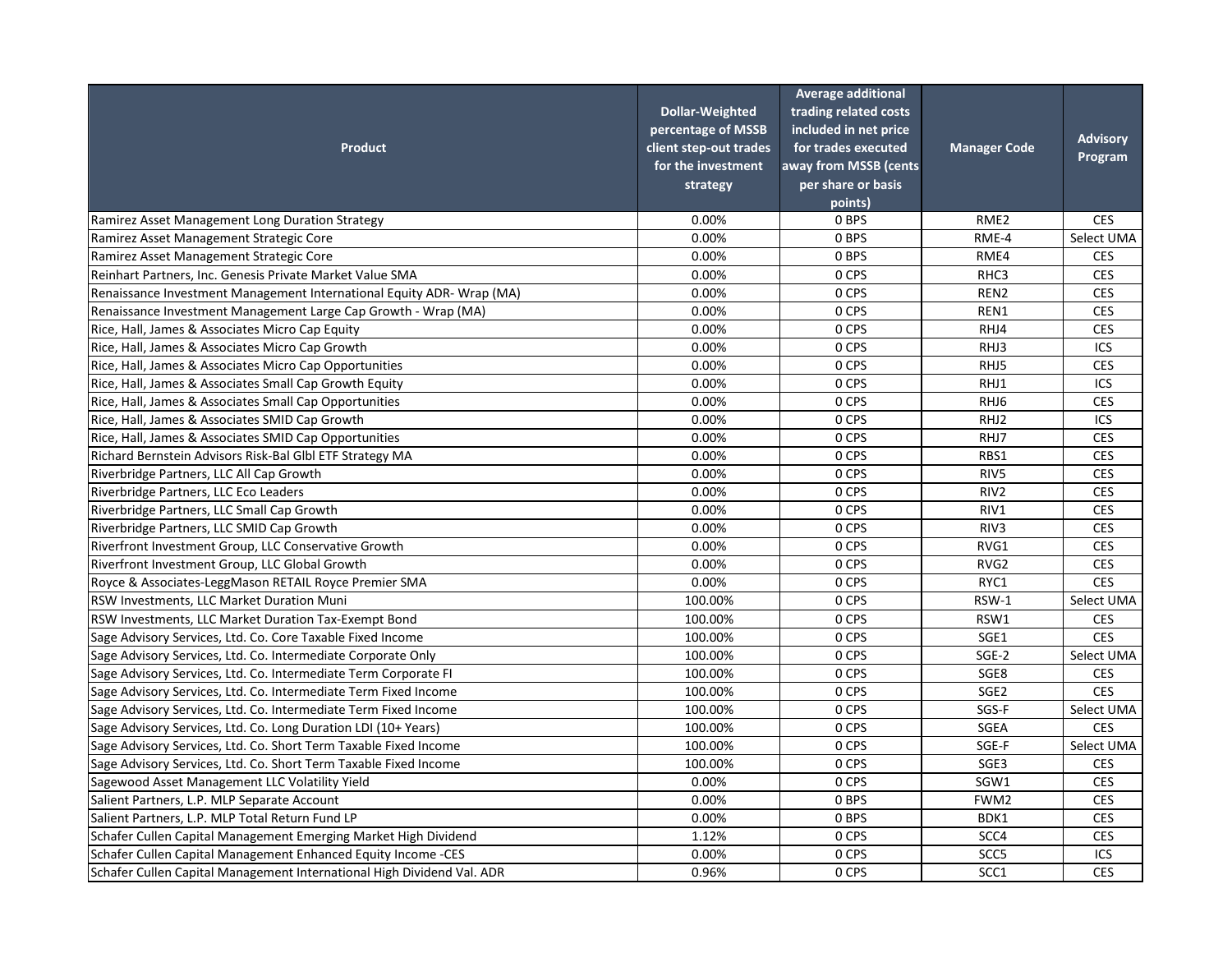| <b>Product</b>                                                        | <b>Dollar-Weighted</b><br>percentage of MSSB<br>client step-out trades<br>for the investment<br>strategy | <b>Average additional</b><br>trading related costs<br>included in net price<br>for trades executed<br>away from MSSB (cents<br>per share or basis<br>points) | <b>Manager Code</b> | <b>Advisory</b><br>Program |
|-----------------------------------------------------------------------|----------------------------------------------------------------------------------------------------------|--------------------------------------------------------------------------------------------------------------------------------------------------------------|---------------------|----------------------------|
| Scharf Investments Sustainable Value                                  | 0.00%                                                                                                    | 0 BPS                                                                                                                                                        | SID <sub>1</sub>    | <b>CES</b>                 |
| Seix Investment Advisors LLC Core Bond                                | 100.00%                                                                                                  | 0 BPS                                                                                                                                                        | SIF-F               | Select UMA                 |
| Seix Investment Advisors LLC High Quality High Yield                  | 100.00%                                                                                                  | 0 BPS                                                                                                                                                        | SIX-H               | Select UMA                 |
| Seix Investment Advisors LLC High Quality High Yield                  | 100.00%                                                                                                  | 0 BPS                                                                                                                                                        | SIX9                | <b>CES</b>                 |
| Seix Investment Advisors LLC WRAP Core Bond                           | 100.00%                                                                                                  | 0 BPS                                                                                                                                                        | SIX7                | <b>CES</b>                 |
| Seizert Capital Partners Core-Equity-ICS                              | 0.00%                                                                                                    | 0 BPS                                                                                                                                                        | SZR <sub>2</sub>    | ICS                        |
| Sheets Smith Investment Mgmt., LLC Absolute Return Balanced Portfolio | 0.00%                                                                                                    | 0 CPS                                                                                                                                                        | SSA1                | <b>CES</b>                 |
| Silvercrest Asset Mgmt. Group LLC U.S. Small Cap Value                | 0.00%                                                                                                    | 0 CPS                                                                                                                                                        | SIL1                | <b>CES</b>                 |
| Sit Investment Associates, Inc. Municipal Short Duration              | 100.00%                                                                                                  | 0 CPS                                                                                                                                                        | SIZ1                | ICS                        |
| Sterling Capital Management Mid Cap Value SMA                         | 0.00%                                                                                                    | 0 BPS                                                                                                                                                        | SCM1                | <b>CES</b>                 |
| Stonebridge Advisors LLC Tax-Advantaged Preferred Securities          | 47.84%                                                                                                   | 0 CPS                                                                                                                                                        | STG4                | <b>CES</b>                 |
| <b>TCW Balanced Managed Accounts</b>                                  | 0.00%                                                                                                    | 0 CPS                                                                                                                                                        | TCW-B               | Select UMA                 |
| <b>TCW Balanced - Managed Accounts</b>                                | 0.00%                                                                                                    | 0 CPS                                                                                                                                                        | TCA5                | <b>CES</b>                 |
| <b>TCW Concentrated Core Equities</b>                                 | 0.00%                                                                                                    | 0 CPS                                                                                                                                                        | TCA8                | <b>CES</b>                 |
| <b>TCW Intermediate Fixed Income</b>                                  | 0.00%                                                                                                    | 0 CPS                                                                                                                                                        | MET <sub>2</sub>    | <b>CES</b>                 |
| <b>TCW Low Duration</b>                                               | 0.00%                                                                                                    | 0 CPS                                                                                                                                                        | MET3                | <b>CES</b>                 |
| TCW Relative Value Large Cap                                          | 0.00%                                                                                                    | 0 CPS                                                                                                                                                        | TCA4                | <b>CES</b>                 |
| <b>TCW Relative Value Mid Cap</b>                                     | 0.00%                                                                                                    | 0 CPS                                                                                                                                                        | TCA <sub>2</sub>    | <b>CES</b>                 |
| The Ithaka Group, LLC Growth Portfolio                                | 0.00%                                                                                                    | 0 CPS                                                                                                                                                        | IHK1                | ICS                        |
| The Ithaka Group, LLC US Large-Cap Growth Strategy                    | 0.00%                                                                                                    | 0 CPS                                                                                                                                                        | IHK <sub>2</sub>    | <b>CES</b>                 |
| The London Company Income Equity                                      | 0.00%                                                                                                    | $0 - 3$ CPS                                                                                                                                                  | LND3                | <b>CES</b>                 |
| The London Company Mid Cap                                            | 0.00%                                                                                                    | $0 - 3$ CPS                                                                                                                                                  | LND4                | <b>CES</b>                 |
| The London Company Small Cap                                          | 0.00%                                                                                                    | $0 - 3$ CPS                                                                                                                                                  | LND1                | <b>CES</b>                 |
| The London Company SMID Cap                                           | 0.00%                                                                                                    | $0 - 3$ CPS                                                                                                                                                  | LND <sub>2</sub>    | <b>CES</b>                 |
| Thomas White International, Ltd. Emerging Markets ADR                 | 0.00%                                                                                                    | 0 CPS                                                                                                                                                        | TMS1                | <b>CES</b>                 |
| Thomas White International ADR                                        | 0.00%                                                                                                    | 0 CPS                                                                                                                                                        | TMS2                | <b>CES</b>                 |
| ThomasPartners Inc. Dividend Growth Strategy K-1                      | 64.50%                                                                                                   | $0 - 1$ CPS                                                                                                                                                  | TPZ3                | <b>CES</b>                 |
| Thompson, Siegel & Walmsley LLC Mid Cap Value                         | 0.00%                                                                                                    | 0 BPS                                                                                                                                                        | TSW3                | <b>CES</b>                 |
| Thompson, Siegel & Walmsley LLC SMID Cap Value                        | 0.00%                                                                                                    | 0 BPS                                                                                                                                                        | TSW4                | <b>CES</b>                 |
| Thornburg Investment Management, Inc Emerging Markets ADR             | 0.00%                                                                                                    | 0 CPS                                                                                                                                                        | THI5                | <b>CES</b>                 |
| Thornburg Investment Management, Inc Limited Term Municipal SMA       | 0.00%                                                                                                    | 0 CPS                                                                                                                                                        | THI-6               | Select UMA                 |
| Thornburg Investment Management, Inc International ADR Strategy       | 1.00%                                                                                                    | $2.5 - 3.5$ CPS                                                                                                                                              | THI <sub>2</sub>    | <b>CES</b>                 |
| Thornburg Investment Management, Inc Intl Equity Strategy             | 0.00%                                                                                                    | 0 CPS                                                                                                                                                        | THI1                | <b>CES</b>                 |
| Thornburg Investment Management, Inc Intl Growth ADR Strategy         | 0.00%                                                                                                    | 0 CPS                                                                                                                                                        | THI4                | <b>CES</b>                 |
| Todd Asset Management LLC International Intrinsic Value               | 0.00%                                                                                                    | 0 CPS                                                                                                                                                        | TOD1                | <b>CES</b>                 |
| Trillium Asset Management LLC ESG Large Cap Core                      | 0.00%                                                                                                    | 0 CPS                                                                                                                                                        | TAM1                | <b>CES</b>                 |
| Trillium Asset Management LLC Large Cap Core w/Catholic Values        | 0.00%                                                                                                    | 0 CPS                                                                                                                                                        | TAM2                | <b>CES</b>                 |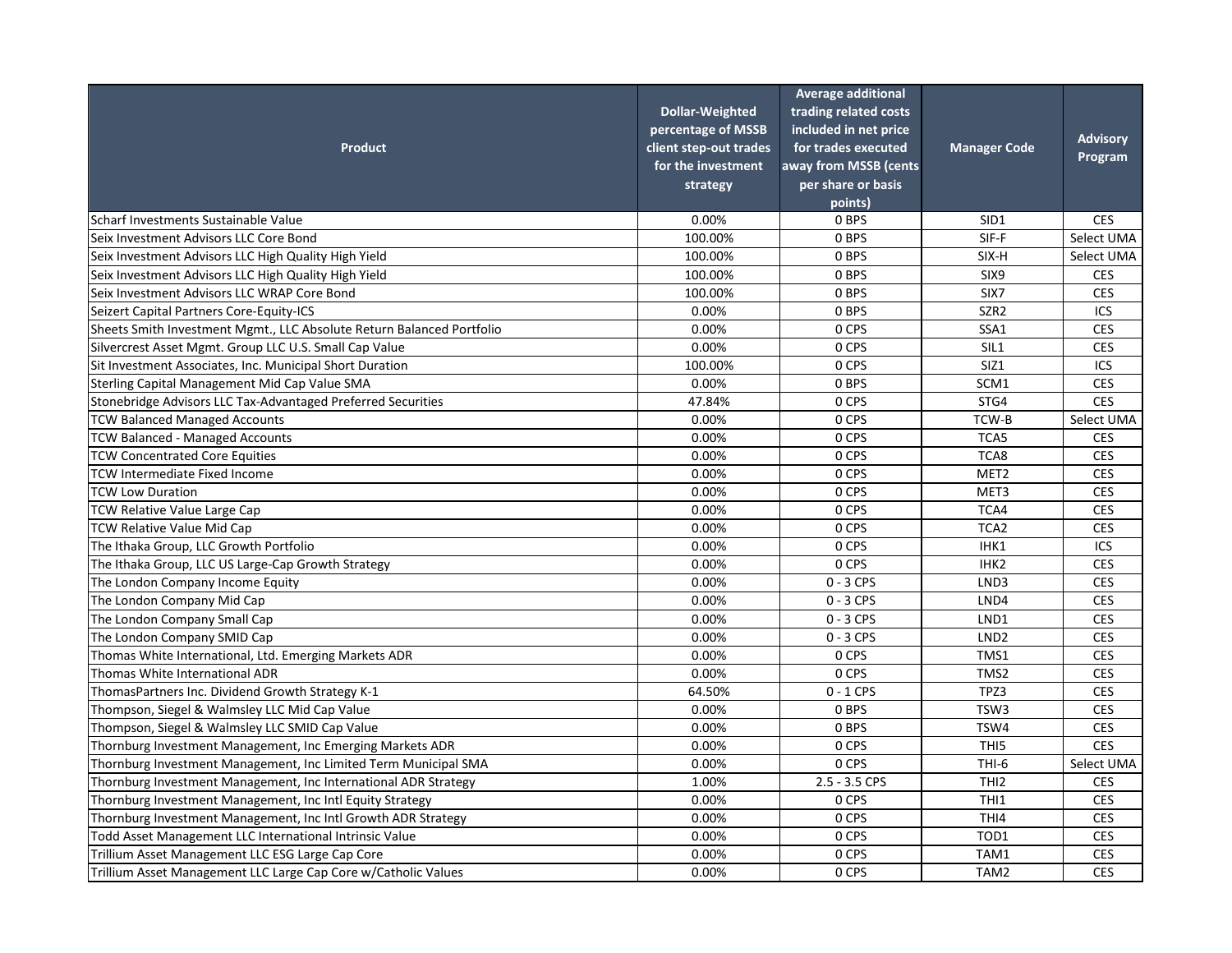|                                                                      |                        | <b>Average additional</b> |                     |                 |
|----------------------------------------------------------------------|------------------------|---------------------------|---------------------|-----------------|
|                                                                      | <b>Dollar-Weighted</b> | trading related costs     |                     |                 |
|                                                                      | percentage of MSSB     | included in net price     |                     | <b>Advisory</b> |
| <b>Product</b>                                                       | client step-out trades | for trades executed       | <b>Manager Code</b> |                 |
|                                                                      | for the investment     | away from MSSB (cents     |                     | Program         |
|                                                                      | strategy               | per share or basis        |                     |                 |
|                                                                      |                        | points)                   |                     |                 |
| Uniplan Investment Counsel REIT Portfolio                            | 0.00%                  | 0 CPS                     | UNI <sub>2</sub>    | <b>CES</b>      |
| Victory Capital Management Inc. Diversified Equity                   | 0.00%                  | 0 CPS                     | SPR <sub>2</sub>    | <b>CES</b>      |
| Victory Capital Management Inc. INCORE Inv Grade Convertibles (SMA)  | 0.00%                  | 0 CPS                     | SPR-C               | Select UMA      |
| Victory Capital Management Inc. INCORE Inv Grade Convertibles (SMA)  | 0.00%                  | 0 CPS                     | SPR <sub>3</sub>    | <b>CES</b>      |
| Virtus Fund Advisers AllianzGI Global Sustain ADR MA                 | 0.00%                  | 0 CPS                     | AGS4                | <b>CES</b>      |
| Virtus/NFJ NFJ Dividend Value MA                                     | 0.00%                  | 0 CPS                     | NFJ2                | <b>CES</b>      |
| Volaris Capital Management LLC Volatility Income Strategy            | 0.00%                  | 0 BPS                     | VOL1                | <b>CES</b>      |
| WCM Investment Management Focused Growth International               | 0.00%                  | 0 BPS                     | WCM4                | <b>ICS</b>      |
| Weaver C. Barksdale & Associates Inc Core Controlled Risk Fixed      | 100.00%                | 0 CPS                     | WCB1                | <b>CES</b>      |
| Weaver C. Barksdale & Associates Inc Intermediate Fixed              | 100.00%                | 0 CPS                     | WCB4                | <b>CES</b>      |
| Weaver C. Barksdale & Associates Inc Short Cntriled Risk Fixed       | 100.00%                | 0 CPS                     | WCB3                | <b>CES</b>      |
| WEDGE Capital Management, L.L.P. Intermediate Aggregate Fixed Income | 100.00%                | 0 CPS                     | WED5                | <b>CES</b>      |
| <b>WestEnd Advisors Global Balanced</b>                              | 0.00%                  | 0 CPS                     | WEA3                | <b>CES</b>      |
| <b>WestEnd Advisors Global Equity</b>                                | 0.00%                  | 0 CPS                     | WEA2                | <b>CES</b>      |
| <b>WestEnd Advisors Large-Cap Core Equity</b>                        | 0.00%                  | 0 CPS                     | WEA1                | <b>CES</b>      |
| <b>WestEnd Advisors U.S. Sector</b>                                  | 0.00%                  | 0 CPS                     | WEA5                | <b>CES</b>      |
| <b>Western Asset Management Company US Core Plus</b>                 | 97.00%                 | 0 CPS                     | <b>WTMC</b>         | <b>CES</b>      |
| Western Asset Short Term Municipal Fixed Income                      | 98.00%                 | 0 CPS                     | WTM-6               | Select UMA      |
| Western Asset Act. Bond Gov/Corp SMA                                 | 97.00%                 | 0 CPS                     | WTM9                | <b>CES</b>      |
| <b>Western Asset Active Bond Aggreg SMA</b>                          | 97.00%                 | 0 CPS                     | <b>SBB</b>          | <b>CES</b>      |
| Western Asset Active Bond Aggregate                                  | 97.00%                 | 0 CPS                     | WTM-B               | Select UMA      |
| Western Asset Active Bond Interm SMA                                 | 97.00%                 | 0 CPS                     | WTM8                | <b>CES</b>      |
| Western Asset Core Bond SMA                                          | 97.00%                 | 0 CPS                     | WTM-9               | Select UMA      |
| <b>Western Asset Core Bond SMA</b>                                   | 97.00%                 | 0 CPS                     | WTM2                | <b>CES</b>      |
| <b>Western Asset Core Plus Portfolios</b>                            | 97.00%                 | 0 CPS                     | WTM-A               | Select UMA      |
| <b>Western Asset Core Plus SMA</b>                                   | 97.00%                 | 0 CPS                     | WTM1                | <b>CES</b>      |
| Western Asset Corp Bond Ladders 1-10                                 | 97.00%                 | 0 CPS                     | WTM-F               | Select UMA      |
| Western Asset Corp Bond Ladders 1-10                                 | 97.00%                 | 0 CPS                     | <b>WTMF</b>         | <b>CES</b>      |
| Western Asset Corp Bond Ladders 1-5                                  | 97.00%                 | 0 CPS                     | WTM-E               | Select UMA      |
| Western Asset Corp Bond Ladders 1-5                                  | 97.00%                 | 0 CPS                     | <b>WTME</b>         | <b>CES</b>      |
| Western Asset CurrentMarket Muni SMA                                 | 98.00%                 | 0 CPS                     | WSN-M               | Select UMA      |
| Western Asset CurrentMarket Muni SMA                                 | 98.00%                 | 0 CPS                     | WTM4                | <b>CES</b>      |
| <b>Western Asset Enhanced Cash SMA</b>                               | 97.00%                 | 0 CPS                     | <b>WEC</b>          | <b>CES</b>      |
| Western Asset Govt/Corp SMA                                          | 97.00%                 | 0 CPS                     | SAA                 | <b>CES</b>      |
| Western Asset GSM 3 Year Portfolio                                   | 97.00%                 | 0 CPS                     | WTM-4               | Select UMA      |
| Western Asset GSM 3-Year SMA                                         | 97.00%                 | 0 CPS                     | SAT                 | <b>CES</b>      |
| Western Asset GSM 5 Year Portfolio                                   | 97.00%                 | 0 CPS                     | WTM-2               | Select UMA      |